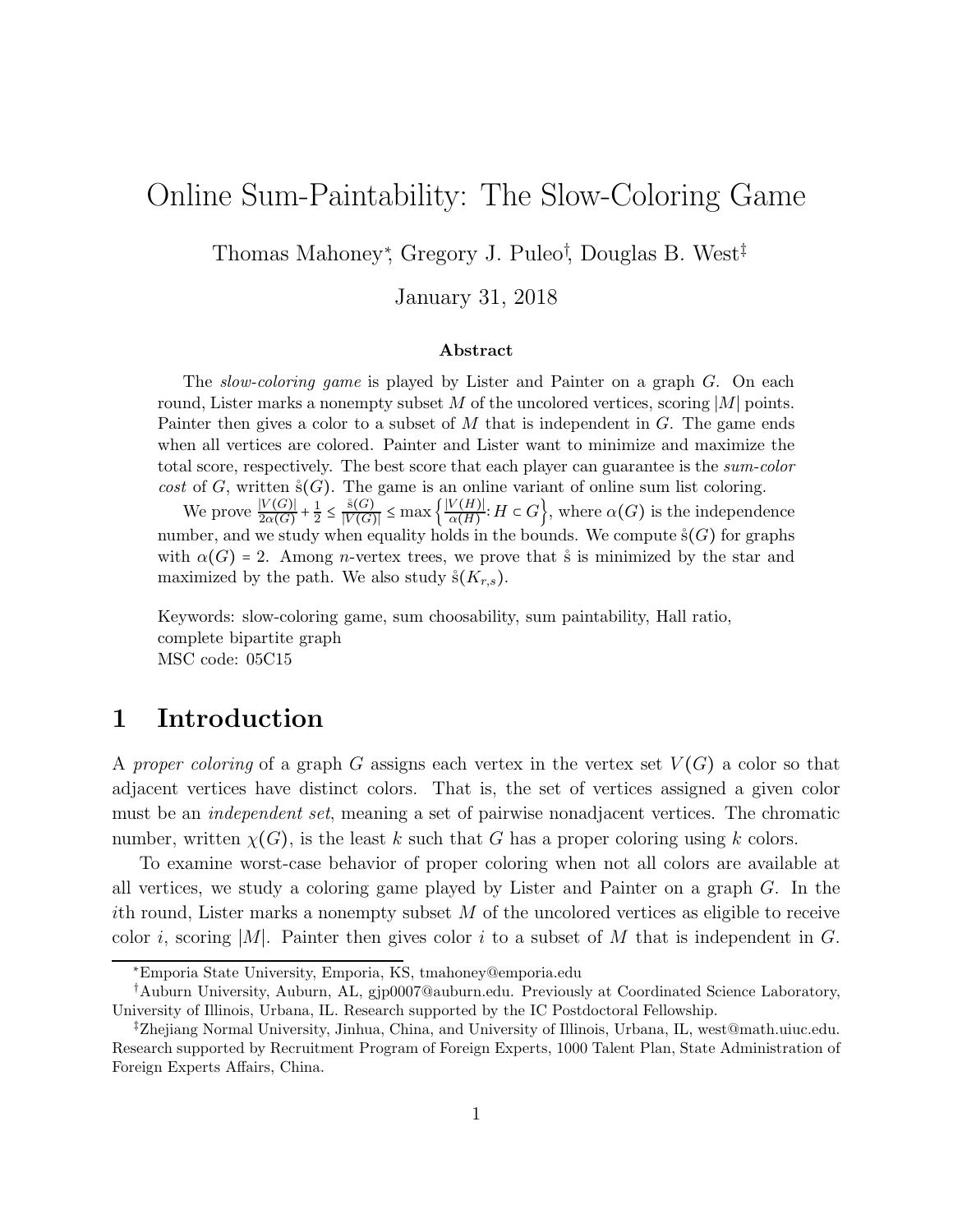The game ends when all vertices are colored, producing a proper coloring. Painter's goal is to minimize the total score; Lister seeks to maximize it, thereby introducing a large total delay in the coloring process. We call this the *slow-coloring game*. The best score that each player can guarantee is the *sum-color cost* of  $G$ , written  $\mathring{s}(G)$ .

The slow-coloring game arose as an online variant of online sum list coloring. List coloring generalizes the classical model of graph coloring by introducing a *list assignment* L that assigns to each vertex v a set  $L(v)$  of available colors. A graph G is L-colorable if it has a proper coloring  $\phi$  such that  $\phi(v) \in L(v)$  for every vertex v. Given  $f: V(G) \to \mathbb{N}$ , a graph G is f-choosable if G is L-colorable whenever  $|L(v)| \geq f(v)$  for every vertex v.

Introduced by Vizing [24] and by Erdős, Rubin, and Taylor [7], the *choice number* or *choosability*  $\chi_{\ell}(G)$  is the least k such that G is f-choosable whenever  $f(v) \geq k$  for all  $v \in V(G)$ . Since one option for the lists is to be identical, always  $\chi_{\ell}(G) \geq \chi(G)$ . There are already hundreds of papers on aspects of choosability.

Instead of minimizing the threshold list size, we may seek the least sum (or average) of list sizes. Introduced by Isaak [12, 13] and studied in [1, 10, 11], the *sum-choosability* of a graph G, denoted  $\chi_{\rm SC}(G)$ , is the minimum of  $\sum f(v)$  over all f such that G is f-choosable.

Using integer colors, a list assignment can be viewed as a schedule, presenting  $\{v : i \in \mathbb{N}\}$  $L(v)$  on round i as the set  $M_i$  of candidates to receive color i. In slow-coloring, Lister can model any list assignment, but Lister has other options and can change strategy in response to Painter's moves. Such flexibility for Lister leads to the f*-painting game*, introduced independently by Schauz [20] and by Zhu [26]. As in the slow-coloring game, Lister marks a set  $M$  and Painter colors an independent subset of  $M$ . Instead of fixed lists, we have a size  $f(v)$  for each vertex v as the number of times Painter can allow v to be marked. Lister wins the game by marking some vertex v more than  $f(v)$  times; Painter wins by coloring all the vertices before that happens. The graph is f*-paintable* if Painter has a winning strategy.

The *paint number* or *paintability* is the least k such that G is f-paintable whenever  $f(v) \geq k$  for all  $v \in V(G)$ . The *sum paintability* of a graph G, introduced by Carraher, Mahoney, Puleo, and West [5] and written  $\chi_{SP}(G)$ , is the minimum of  $\sum f(v)$  over all f such that G is f-paintable. Finding f so that G is f-paintable corresponds to giving supplies to each vertex;  $f(v)$  tokens are allocated to v, and one is used each time v is marked. In sum-paintability, Painter seeks to minimize the total number of tokens allocated.

The slow-coloring game differs from sum-paintability in that Painter need not allocate tokens in advance. Painter allocates tokens to vertices in response to the marked set. Since Painter can choose independent sets as dictated by an optimal strategy for sum-paintability, always  $\hat{s}(G) \leq \chi_{SP}(G)$ . Note also that  $\chi_{SC}(G) \leq \chi_{SP}(G)$ , since Painter can win the fpainting game in which Lister's moves are specified by  $L$  if and only if  $G$  is  $L$ -colorable (lists are truncated when vertices are colored). The inequality  $\hat{s}(G) \geq \chi_{\rm SC}(G)$  seems natural, but we will see in Example 1.10 that it is not always true.

Unlike sum-paintability, sum-color cost is given by an easily described (but hard to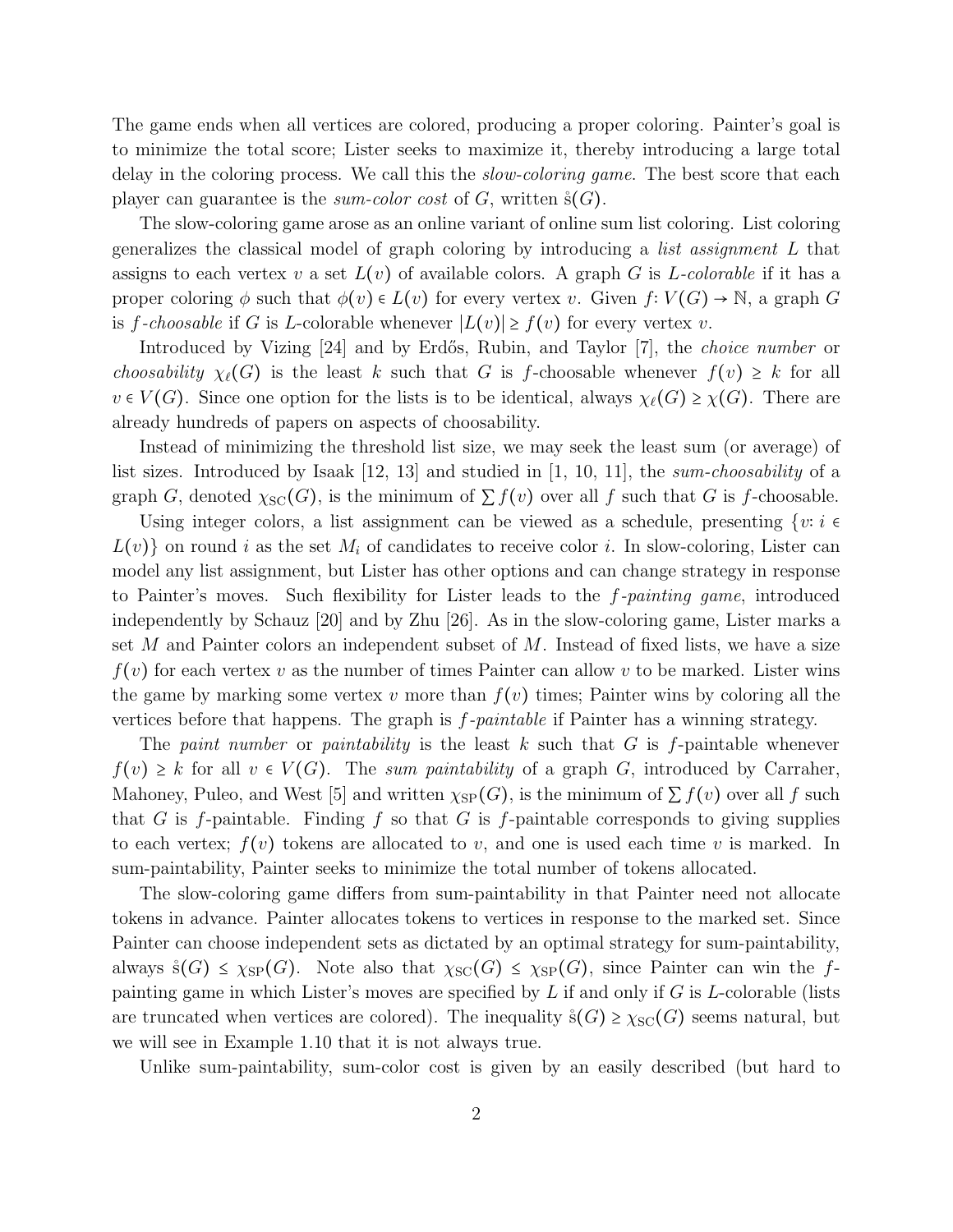compute) recursive formula. The key point is that prior choices do not affect Painter's optimal strategy for coloring subsets of marked sets on the uncolored subgraph. Thus we can view colored vertices as having been "deleted" from the graph.

**Proposition 1.1.** 
$$
\hat{s}(G) = \max_{\emptyset \neq M \subseteq V(G)} (|M| + \min_{\text{independent } I \subseteq M} \hat{s}(G - I)).
$$

*Proof.* In response to the initial marked set M, Painter minimizes the additional score over colored subsets  $I \subseteq M$  such that I is independent in G. Lister chooses M to maximize the resulting total score.  $\Box$ 

In studying optimal strategies for Lister and Painter, simple observations reduce the set of moves that need to be considered.

Observation 1.2. *On any graph, there are optimal strategies for Lister and Painter such that Lister always marks a set* M *inducing a connected subgraph, and Painter always colors a maximal independent subset of* M*.*

*Proof.* A move in which Lister marks a disconnected set M can be replaced with successive moves marking the vertex sets of the components of the subgraph induced by M. Also, coloring extra vertices at no extra cost cannot hurt Painter.  $\Box$ 

Another easy observation sometimes yields a useful lower bound.

**Observation 1.3.** *If*  $G_1$  *and*  $G_2$  *are disjoint subgraphs of*  $G$ *, then*  $\dot{s}(G) \geq \dot{s}(G_1) + \dot{s}(G_2)$ *.* 

*Proof.* Lister can play an optimal strategy on  $G_1$  while ignoring the rest and then do the same on  $G_2$ , achieving the score  $\dot{s}(G_1) + \dot{s}(G_2)$ .  $\Box$ 

**Observation 1.4.** *If* G *is a subgraph of* H, then  $\dot{s}(G) \leq \dot{s}(H)$ *.* 

 $\Box$ *Proof.* On G, Painter can use a strategy that is optimal for the supergraph H.

**Proposition 1.5.**  $\dot{s}(G) \leq \chi(G) |V(G)|$  *for every graph G.* 

*Proof.* If G is k-colorable, then every marked set M contains an independent set of size at least  $|M|/k$ . By always coloring a largest marked independent set, Painter can guarantee that the contribution to the score is at most  $k$  times the number of vertices colored. By summing over all rounds, this strategy yields  $\hat{s}(G) \leq \chi(G) |V(G)|$ .  $\Box$ 

In Section 2, we analyse this Painter strategy more carefully to improve the upper bound  $\chi(G) |V(G)|$  and also prove an easy lower bound, both in terms of independent sets. Let  $\alpha(G)$  denote the maximum size of an independent set in a graph G.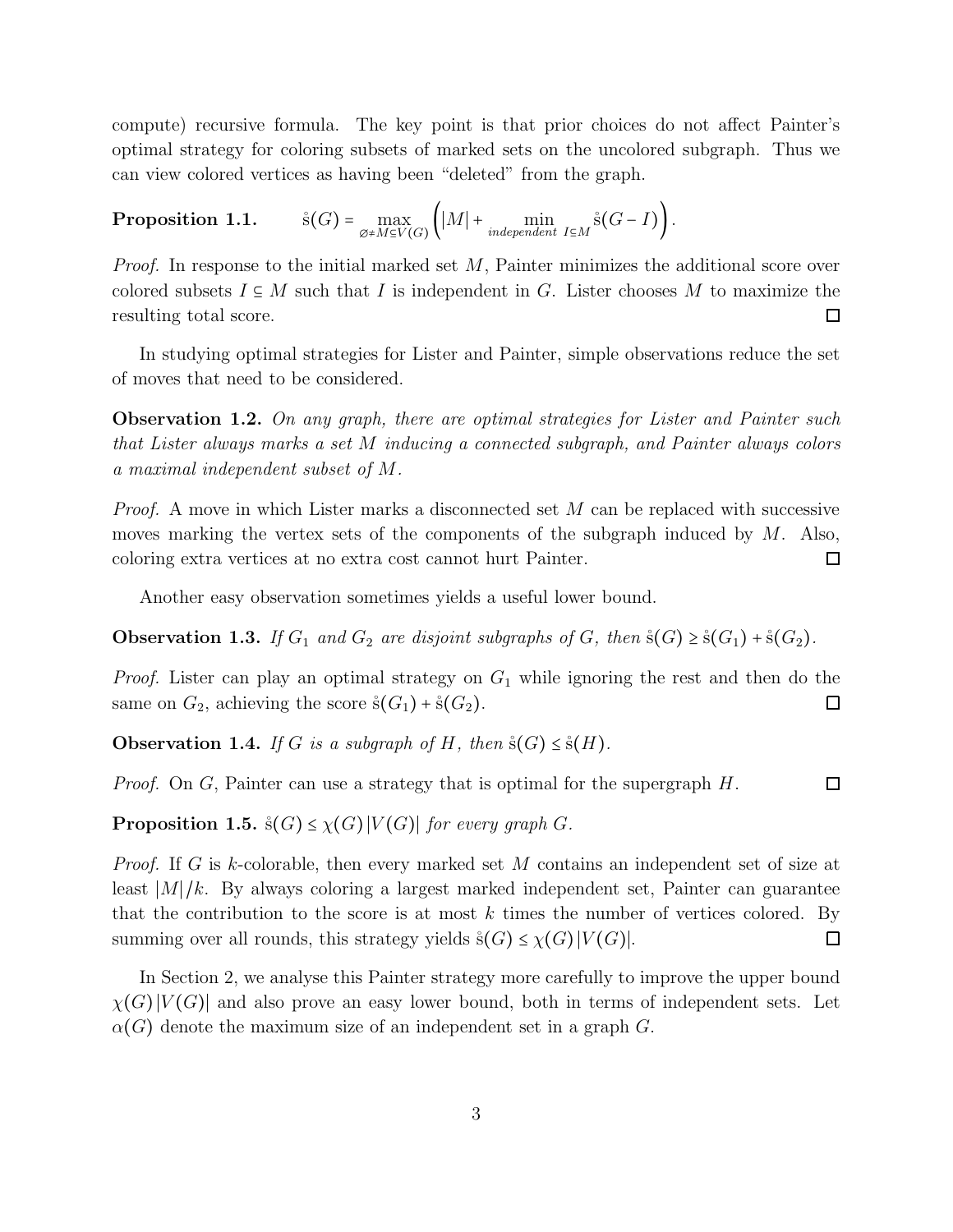**Theorem 1.6.** *The following are sharp bounds on*  $\dot{s}(G)$ *:* 

$$
\left(\frac{|V(G)|}{2\alpha(G)}+\frac{1}{2}\right)|V(G)| \leq \mathcal{S}(G) \leq \max\left\{\frac{|V(H)|}{\alpha(H)}: H \subseteq G\right\}|V(G)|.
$$

*Equality holds in the upper bound if and only if* G *has no edges. Among complete multipartite graphs that are regular, equality holds in the lower bound if and only if*  $\chi(G) = 1$  *or*  $\alpha(G) \leq 2$ *.* 

Let  $\rho(G) = \max\left\{\frac{|V(H)|}{\alpha(H)}\right\}$  $\frac{\mathcal{O}(H)}{\alpha(H)}$ :  $H \subseteq G$ . Trivially,  $\rho(G) \leq \chi(G)$ , so Theorem 1.6 improves Proposition 1.5. The quantity  $\rho(G)$  has been called the *Hall ratio* of G, defined in [14] and explored further in [6, 15, 21, 22] (in fact,  $\rho(G)$  is also bounded by the fractional chromatic number).

By well-known results on  $\alpha(G)$  and  $\chi(G)$  for random graphs (see Section 2), Theorem 1.6 implies that with high probability  $\frac{\hat{s}(G)}{|V(G)|}$  is within a constant multiple of  $\chi(G)$ . Although the upper bounds in Theorem 1.6 and Proposition 1.5 hold with equality only for edgeless graphs, they may be asymptotically best possible for k-colorable graphs.

In particular, the Turán graph  $T_{n,k}$  is the complete k-partite graph with n vertices in which the sizes of parts differ by at most 1. When k divides n, all parts have size  $n/k$ , and  $\alpha(T_{n,k}) = n/k$ . Theorem 1.6 yields  $(k+1)n/2 \leq s(T_{n,k}) \leq kn$ . Upon hearing this problem, Hehui Wu proved that the upper bound is asymptotically sharp; see Section 5.

**Theorem 1.7** (Wu [25]). When k is fixed,  $\dot{s}(T_{n,k})$  is asymptotic to the upper bound kn.

In Section 2, we compute  $\Im(G)$  for all G with  $\alpha(G) = 2$ , and this aids in studying sharpness of the lower bound in Theorem 1.6. A *matching* is a set of pairwise disjoint edges.

**Theorem 1.8.** *If*  $\alpha(G) = 2$ , then  $\ddot{\textbf{s}}(G) = \binom{n-q+1}{2} + \binom{q+1}{2}$ , where q is the maximum size of a *matching in the complement of* G*.*

We have noted that Painter can follow a winning strategy in an f-painting game to achieve  $\hat{s}(G) \leq \chi_{SP}(G)$ . In Section 3, we characterize equality.

**Theorem 1.9.**  $\dot{s}(G) = \chi_{SP}(G)$  *if and only if every component of* G *is complete.* 

Examples give independence of the upper bounds  $\hat{s}(G) \leq |V(G)| \rho(G)$  and  $\hat{s}(G) \leq \chi_{SP}(G)$ .

**Example 1.10.** Note that  $\dot{s}(K_r) = \binom{r+1}{2}$ ; Painter can only color one vertex in each round, so on this graph it is optimal for Lister to always mark all uncolored vertices.

When G is the disjoint union of the complete graph  $K_r$  and an independent set of  $n-r$ vertices, we have  $\rho(G) = r$ , but  $\hat{s}(G) = \chi_{SP}(G) = n + \binom{r}{2}$  $\binom{r}{2}$ , so  $|V(G)|\rho(G)$  is much bigger.

When G is bipartite with at least one edge,  $\rho(G) = 2$ . When  $G = K_{2,r}$ , we have  $|V(G)| \rho(G) = 2r + 4$ , but  $\chi_{SP}(G) \approx 2r + 2\sqrt{r}$  (see [5]), so  $\chi_{SP}(G)$  is bigger. More generally, Füredi and Kantor [8] proved for  $a \geq 3$  and  $r > 50a^2 \log a$  that  $\chi_{SC}(K_{a,r}) \geq 2r + .068a\sqrt{r \log a}$ ,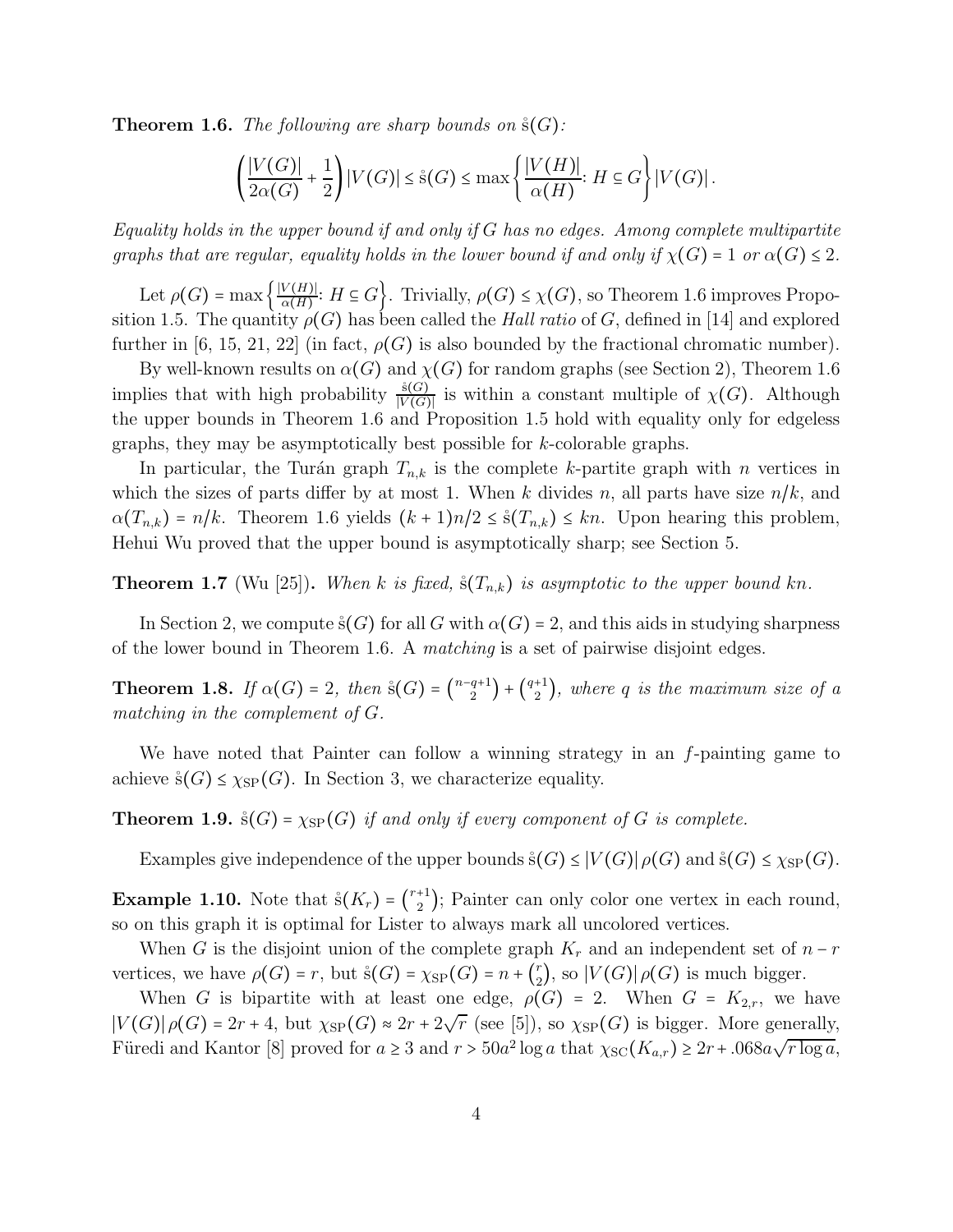so  $\chi_{SP}(K_{a,r})$  is at least as large, while  $|V(K_{a,r})| \rho(K_{a,r})$  is only  $2r + 2a$ . Hence in particular also  $\chi_{\rm SC}(K_{a,r}) > \mathcal{S}(K_{a,r})$  when  $r > 50a^2 \log a$  and a is sufficiently large, by Theorem 1.6.

On these complete bipartite examples,  $\chi_{SP}$  is larger than  $|V(G)| \rho(G)$ , but the two bounds are asymptotically equal. Another bipartite example gives asymptotic ratio  $5/4$ . Let  $G =$  $P_k \Box K_2$ , where  $\Box$  denotes the cartesian product (G is the 2-by-k "grid"). Note that G can be constructed from  $K_2$  by successively adding ears of length 3. A lemma in [5] shows that each such addition increases the sum-paintability by 5, so  $\chi_{SP}(G) = 5k - 2$ . However,  $|V(G)|\rho(G)=4k.$ 

In Section 4, we prove sharp bounds on the sum-color cost of *n*-vertex trees.

Theorem 1.11. *Among* n*-vertex trees, the value of*˚s *is minimized by the star and maximized by the path. Furthermore, with*  $u_t = \left[(-1 + \sqrt{8t+1})/2\right]$  *and*  $T$  *being an n*-vertex tree,

$$
n + \sqrt{2n} \approx n + u_{n-1} = \hat{s}(K_{1,n-1}) \leq \hat{s}(T) \leq \hat{s}(P_n) = [3n/2].
$$

In a subsequent paper, Puleo and West [19] provide a linear-time algorithm to compute ˚s on trees, via an inductive formula. The formula yields characterizations of the extremal n-vertex trees. The star is the unique n-vertex tree minimizing s° when  $n-1$  and  $n-2$  are not of the form  $\binom{k}{2}$  $\binom{k}{2}$ ; otherwise a few trees like the star also achieve the minimum. The *n*-vertex trees T with  $\mathcal{S}(T) = |3n/2|$  are those having a spanning acyclic subgraph F in which every vertex has degree 1 or 3, except for one vertex in  $F$  having degree 0 or 6 when  $n$  is odd.

We do not know the complexity of computing  $\dot{s}(G)$  in general or on larger families than trees. It is not obvious that the decision problem is in NP.

We conjecture that Theorem 1.11 generalizes to k-trees. A k*-tree* is a graph obtained from  $K_k$  by iteratively adding a vertex whose neighborhood is a k-clique in the existing graph. The *join*  $G \oplus H$  of graphs G and H is obtained from the disjoint union  $G + H$  by making each vertex in G adjacent to each vertex in H. The r*th power* of G is the graph G<sup>r</sup> with vertex set  $V(G)$  where vertices are adjacent if and only the distance between them in G is at most r. The graphs  $K_k \oplus \overline{K}_{n-k}$  and  $P_n^k$  are k-tree analogues of n-vertex stars and paths. Our argument to compute  $\hat{s}(K_{1,n-1})$  allows us more generally to compute  $\hat{s}(K_k \oplus K_{n-k})$ .

**Theorem 1.12.** Let 
$$
u_t = \left[ \frac{-1 + \sqrt{8t+1}}{2} \right]
$$
. For  $r, s \in \mathbb{N}$ ,  

$$
\overset{\circ}{\mathbf{s}}(\overline{K}_r \oplus K_s) = r + \binom{s+1}{2} + su_r.
$$

**Conjecture 1.13.** For  $k \in \mathbb{N}$  and any k-tree T with n vertices,

$$
\dot{\mathbf{s}}(K_k \oplus \overline{K}_{n-k}) \leq \dot{\mathbf{s}}(T) \leq \dot{\mathbf{s}}(P_n^k).
$$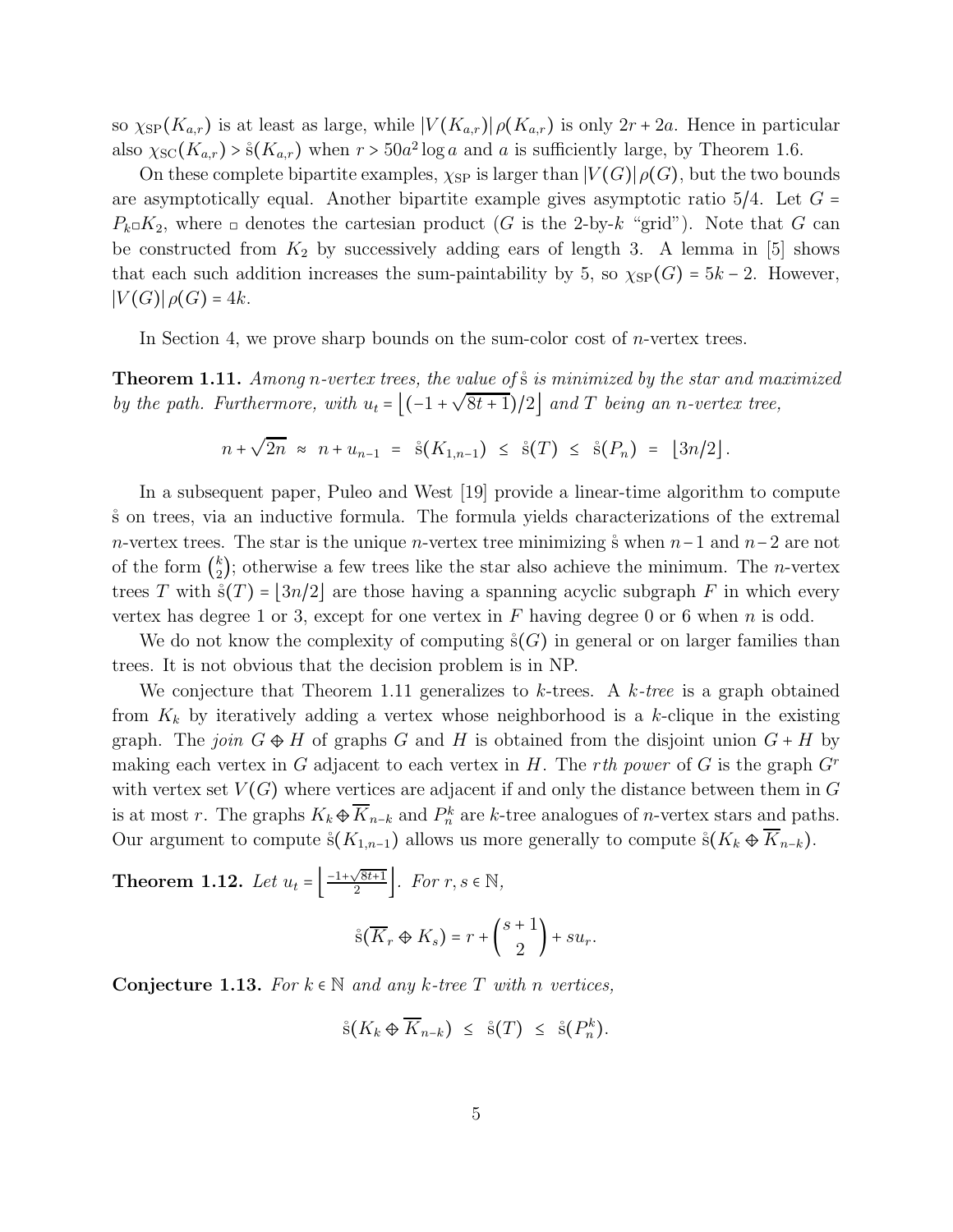An easy lower bound for  $\hat{s}(P_n^k)$  follows from Observation 1.3. Since  $P_n^k$  contains  $\left\lfloor \frac{n}{k+1} \right\rfloor$  $\frac{n}{k+1}$ disjoint copies of  $K_{k+1}$ , we have  $\hat{s}(P_n^k) \ge \hat{s}(\left\lfloor \frac{n}{k+1} \right\rfloor)$  $\frac{n}{k+1}$   $K_{k+1}$  +  $\dot{s}(K_r)$ , where  $r \equiv n \mod (k+1)$ , and we conjecture that equality holds. This formula reduces to the correct answer for  $k = 1$ .

In Section 5, we study the slow-coloring game on complete bipartite graphs.

**Theorem 1.14.** Let 
$$
u_t = \left[ \frac{-1 + \sqrt{8t+1}}{2} \right]
$$
. For  $r \ge s > 0$ ,  

$$
r + \frac{5s - 3}{2} + u_{r-s} \le \mathring{s}(K_{r,s}) \le r + s + 2\sqrt{rs}.
$$

Note that this upper bound is  $\chi(G)|V(G)|$  when  $r = s$ . The lower bound was later improved by Wu [25] to  $r + s + u_r u_s$ , which is very close to the upper bound.

In a further subsequent paper, Gutowski et al. [9] study the bounds on  $\mathcal{S}(G)$  for families of graphs containing forests. A graph is d*-degenerate* if every subgraph has a vertex of degree at most d. Inductively,  $\chi(G) \leq 1+d$  when G is d-degenerate, so Proposition 1.5 yields  $\hat{s}(G)$  ≤ (1 + d) |V(G)| when G is d-degenerate, and the disjoint union of copies of  $K_{d+1}$  show that the value can be as high as  $(1 + \frac{d}{2})$  $\frac{d}{2}$ )| $V(G)$ |. In [9], the bound  $\dot{s}(G) \leq (1 + \frac{3d}{4})$  $\frac{3d}{4}$ )  $|V(G)|$  is proved for *d*-degenerate graphs (improving to  $\left(\frac{3}{4}\right)$  $\frac{3}{4} + \frac{3d}{4}$  $\frac{3d}{4}$ )  $|V(G)|$  when d is odd).

A graph is *outerplanar* if it embeds in the plane with all vertices lying on a single face. It is an elementary exercise that outerplanar graphs are 2-degenerate, so the result mentioned above implies  $\dot{s}(G) \leq 2.5n$  when G is an *n*-vertex outerplanar graph. In [9], the bound is improved to  $7n/3$ . Disjoint copies of  $K_3$  show that the value can be as large as  $2n$ , which is conjectured optimal.

The famous Four Color Theorem states  $\chi(G) \leq 4$  when G embeds in the plane, so  $\Im(G) \leq 4n$  for *n*-vertex planar graphs. In [9], the bound is improved to 3.9857*n*, where the coefficient more precisely is  $(13 + 4\sqrt{3})/5$ . In fact, this bound holds for all acyclically 5-colorable graphs, which includes all planar graphs. Disjoint copies of  $K_4$  show that the value can be as large as 2.5n on planar graphs; this may be optimal.

### 2 General Bounds

The lower bound we prove in Theorem 2.2 is stronger than that in Theorem 1.6, as explained in Corollary 2.3. It uses the "chromatic sum" of a graph, defined by Kubicka [16] (see [17] for a survey).

**Definition 2.1.** The *chromatic sum* of a graph G, written  $\Sigma(G)$ , is the minimum of  $\sum_{v \in V(G)} c(v)$  over all proper colorings c that color the vertices using positive integers.

The chromatic sum is the outcome of the slow-coloring game when Lister follows the strategy of always marking the entire remaining graph. Let  $G[M]$  denote the subgraph of  $G$  induced by a vertex subset  $M$ .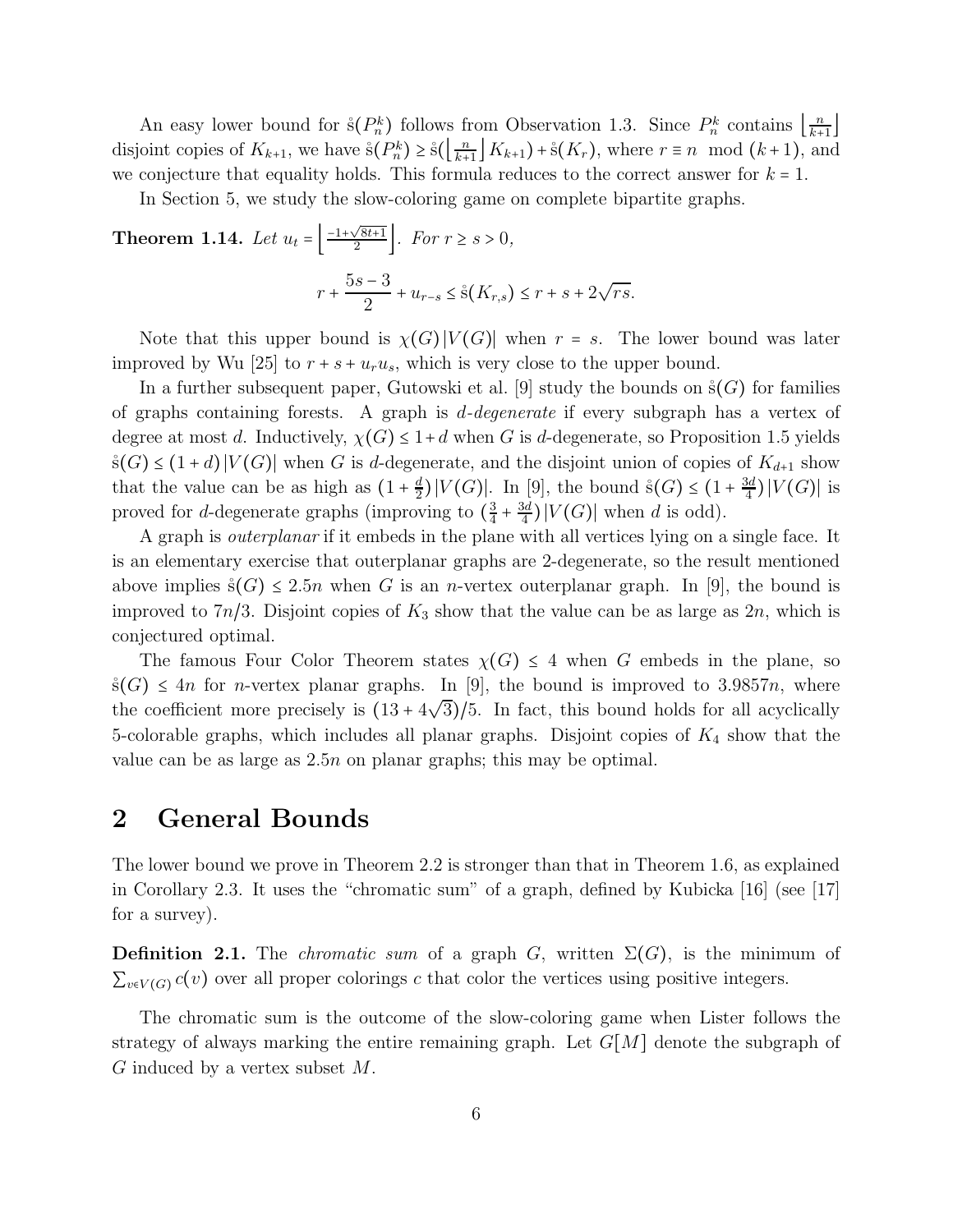Theorem 2.2. *For every* n*-vertex graph* G*,*

$$
\Sigma(G) \leq \mathring{\mathrm{s}}(G) \leq n\rho(G).
$$

*Equality holds in the lower bound when all components of* G *are complete. Equality holds in the upper bound if and only if* G *has no edges.*

*Proof.* First consider the lower bound. Given that Lister always marks all remaining vertices, let  $V_i$  be the set colored by Painter on round i. The vertices in  $V_i$  are marked i times. Thus the total cost is at least  $\Sigma(G)$ . Equality holds for a disjoint union of complete graphs, because Painter always colors one vertex in each component having a marked vertex.

For the upper bound, let  $r = \rho(G)$ . Given any marked set M, the *greedy strategy* for Painter colors a largest independent set in  $G[M]$ . The definition of  $\rho(G)$  yields  $\alpha(G[M]) \geq$  $|M|/r$ . For any game played against this strategy, let  $m_1, \ldots, m_t$  be the sizes of the marked sets in the successive rounds. In round i Painter colors at least  $m_i/r$  vertices, so  $\sum_{i=1}^{t} \frac{m_i}{r}$  $\frac{n_i}{r} \leq n.$ Multiplying by  $r$  shows that Lister scores at most  $nr$ .

Equality for  $G = \overline{K}_n$  is trivial. Conversely, if equality holds in the upper bound, then exactly  $m_i/r$  vertices must be colored in round i. In particular, in the last round, all  $m_i$ marked vertices are colored, requiring  $m_i/r = m_i$ , and hence  $r = 1$ . For any graph G having an edge,  $\rho(G) \geq 2$ , so equality holds only for edgeless graphs.  $\Box$ 

Corollary 2.3.  $\Sigma(G) \geq \frac{n}{2}$  $\frac{n}{2}(1+\frac{n}{\alpha(\zeta)}$  $\frac{n}{\alpha(G)}$ ) when *G* has *n* vertices, and hence  $\overset{\circ}{s}(G) \geq \frac{n^2}{2\alpha(G)}$  $\frac{n^2}{2\alpha(G)}+\frac{n}{2}$  $\frac{n}{2}$ .

*Proof.* We use induction on n; the claim is trivial for  $n = 0$ . For  $n > 0$ , let I be the set of vertices receiving color 1 in a proper coloring of G with minimum sum, and let  $a = \alpha(G)$ . Note that  $\Sigma(G) = |I| + (n - |I|) + \Sigma(G - I)$ . Using the induction hypothesis,  $\Sigma(G) \geq n +$ 1  $\frac{1}{2}(n-|I|)(1+\frac{n-|I|}{\alpha(G-1)}$  $\frac{n-|I|}{\alpha(G-I)}$ ). Minimizing the numerator and maximizing the denominator, we have  $\Sigma(G) \geq n + \frac{1}{2}$  $\frac{1}{2}(n-a)(1+\frac{n-a}{a})=\frac{n}{2}$  $\frac{n}{2}(1+\frac{n}{a})$  $\frac{n}{a}$ ).

The *binomial random graph model* (see [4]) is the probability space  $\mathbb{G}(n, p)$  generating graphs with vertex set  $\{1, \ldots, n\}$  by letting vertex pairs be edges with probability p, independently. An event occurs *with high probability* if its probability in  $\mathbb{G}(n, p)$  tends to 1 as  $n \to \infty$ .

**Corollary 2.4.** For fixed  $p \in (0, 1)$ , there is a positive constant c such that for G sampled *from*  $\mathbb{G}(n, p)$ *, with high probability*  $c\chi(G) \leq \frac{\hat{s}(G)}{n} \leq \chi(G)$ *.* 

*Proof.* The upper bound always holds, by Proposition 1.5. For the lower bound, it suffices by Corollary 2.3 to obtain a constant  $c'$  such that  $c'\chi(G) \leq \frac{n}{2\alpha(r)}$  $\frac{n}{2\alpha(G)} + \frac{1}{2}$  with high probability. By well-known results on the concentration of the clique number and the chromatic number in  $\mathbb{G}(n, p)$  [2, 3, 4], there are positive constants  $c_1$  and  $c_2$  (depending on p) such that for any positive  $\epsilon$ , with high probability  $\chi(G)$  is within a fraction  $1 + \epsilon$  of  $c_1 \frac{n}{\log n}$  $\frac{n}{\log n}$  and  $\alpha(G)$  is within a fraction  $1 + \epsilon$  of  $c_2 \log n$ . The result follows.  $\Box$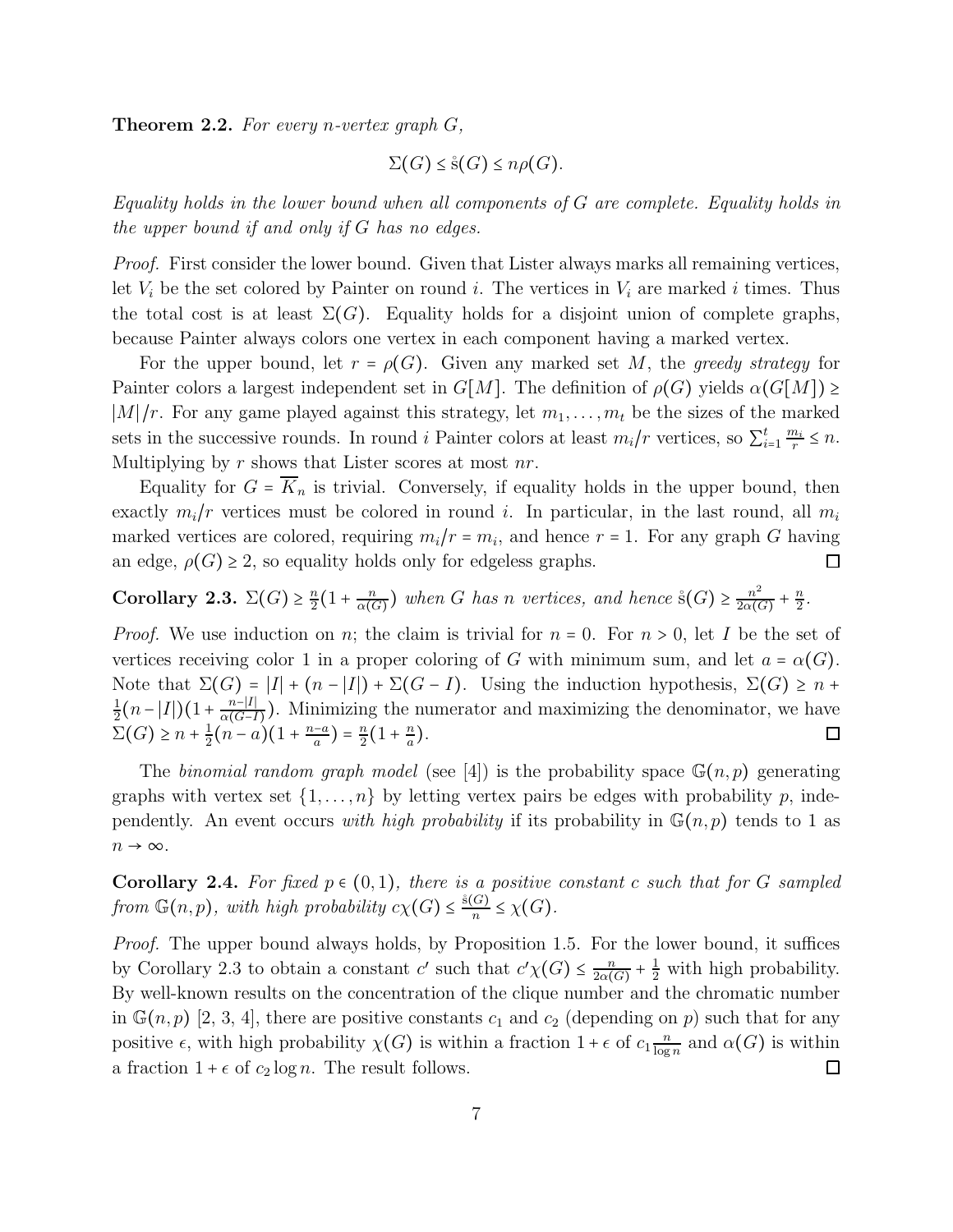We next determine  $\dot{s}(G)$  when  $\alpha(G) \leq 2$ , showing that the lower bound from Theorem 2.2 holds with equality in that case. Let  $\overline{G}$  denote the complement of a graph G.

**Lemma 2.5.** If  $\alpha(G) \leq 2$ , then  $\Sigma(G) = \binom{n-q+1}{2} + \binom{q+1}{2}$ , where q is the maximum size of a *matching in*  $\overline{G}$ *.* 

*Proof.* When  $\alpha(G) \leq 2$ , all independent sets have size at most 2. To minimize the sum of the colors, the color classes of size 2 should be given the lowest colors, and the largest possible number of disjoint classes of size 2 should be used. This largest number is  $q$ , and the remaining vertices must have distinct colors. Thus q vertices receive colors 1 through  $q$ , and the remaining vertices receive colors 1 through  $n - q$ . The result follows.  $\Box$ 

**Lemma 2.6.** If  $G_{n,q}$  is the n-vertex complete multipartite graph with q parts of size 2 and  $n-2q$  parts of size 1, then  $\Im(G_{n,q}) = {n-q+1 \choose 2} + {q+1 \choose 2}$ .

*Proof.* The lower bound follows from Theorem 2.2 and Lemma 2.5. For the upper bound, let  $f(n,q) = \binom{n-q+1}{2} + \binom{q+1}{2}$ . We prove  $\mathfrak{s}(G_{n,q}) \le f(n,q)$  by induction on n. The claim is trivial for  $n \leq 1$ .

For  $n > 1$ , let s be the total score of the game. Consider the first round. If Lister marks some two nonadjacent vertices, then Painter colors such a pair, yielding  $s \leq n + \hat{s}(G_{n-2,q-1}) =$  $(n - q) + q + f(n - 2, q - 1) = f(n, q)$ . If Lister marks at most one vertex from each part, including a part of size 1, then Painter colors such a part, yielding  $s \leq n - q + \hat{s}(G_{n-1,q}) =$  $n - q + f(n - 1, q) = f(n, q)$ . If Lister marks only single vertices from parts of size 2, then  $s \leq q + \hat{s}(G_{n-1,q-1}) = q + f(n-1,q-1) = f(n,q).$  $\Box$ 

**Theorem 2.7.** *If* G *is an n-vertex graph with*  $\alpha(G) \leq 2$ *, and* q *is the maximum size of a matching in*  $\overline{G}$ , then  $\zeta(G) = \sum(G) = {n-q+1 \choose 2} + {q+1 \choose 2}$ . Thus there is a cubic-time algorithm to *determine*  $\dot{s}(G)$  *and*  $\Sigma(G)$  *in the class of graphs with independence number at most* 2*.* 

*Proof.* Let M be a maximum matching in  $\overline{G}$ . Let H be the supergraph of G with vertex set  $V(G)$  such that M is the set of edges in H. The graph H is a complete multipartite graph with q parts of size 2. By Lemma 2.5, Theorem 2.2, Observation 1.4, and Lemma 2.6,

$$
\binom{n-q+1}{2} + \binom{q+1}{2} = \Sigma(G) \leq \mathring{\mathrm{s}}(G) \leq \mathring{\mathrm{s}}(H) = \binom{n-q+1}{2} + \binom{q+1}{2}.
$$

Thus equality holds throughout.

By examining all 3-sets of vertices, it can be tested whether  $\alpha(G) \leq 2$ . There is an algorithm to find the maximum size of a matching in  $\overline{G}$  that runs in time  $O(n^{2.5})$  ([18]; see [23] for a proof). Thus  $\Sigma(G)$  and  $\mathfrak{s}(G)$  can be computed in cubic time when  $\alpha(G) \leq 2$ .  $\Box$ 

Using Theorem 2.7 and the the formula in Theorem 1.12 for  $\zeta(\overline{K_r} \oplus K_s)$ , which we will prove in Section 4, we can determine whether some graphs achieve the weaker lower bound in Corollary 2.3.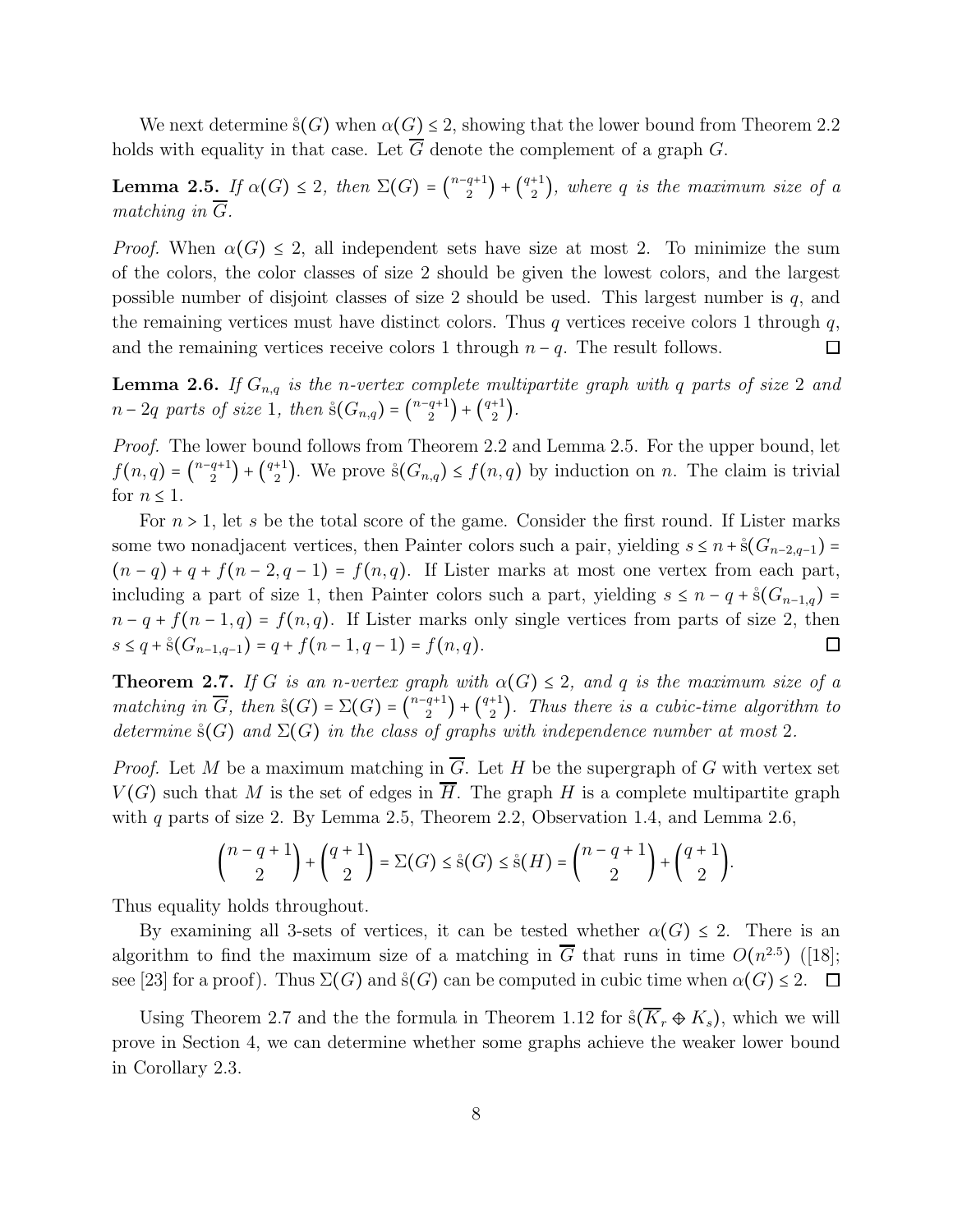**Theorem 2.8.** If G is an n-vertex complete multipartite graph that is regular, then  $\dot{s}(G)$  =  $n^2$  $\frac{n^2}{2\alpha(G)}+\frac{n}{2}$  $\frac{n}{2}$  *if and only if*  $\chi(G) = 1$  *or*  $\alpha(G) \leq 2$ *.* 

*Proof.* Let  $t = \chi(G)$  and  $r = \alpha(G)$ ; note that G is a complete t-partite graph in which all parts have size r, and  $n = rt$ . Corollary 2.3 yields the desired lower bound  $\hat{s}(G) \geq \frac{rt}{2}$  $\frac{r}{2}(1+t),$ which we write as  $r{\binom{t+1}{2}}$  (Lister guarantees this much by Observation 1.3, using a covering of  $V(G)$  by r disjoint t-cliques). When r or t equals 1, the graph is complete or empty, and we have seen that equality holds in these cases. When  $r = 2$ , the graph is  $G_{n,n/2}$  of Lemma 2.6 with  $t = q = n/2$ , which yields  $\mathring{s}(G) = 2\binom{t+1}{2}$ .

When  $r > 2$  and  $t > 1$ , a strategy for Lister establishes a stronger lower bound. In each of the first  $t-1$  rounds, Lister marks  $r-1$  vertices from each part having no colored vertices. By Observation 1.2, Painter responds optimally by coloring all the marked vertices in one part, reducing it to one uncolored vertex. The remaining marked parts still have no colored vertices. After  $t-1$  rounds, Lister has scored  $\sum_{i=1}^{t}$  $_{i=2}^{t} i(r-1)$ , which equals  $(r-1)\binom{t+1}{2} - (r-1)$ , and the subgraph induced by the uncolored vertices is  $\overline{K}_r \oplus K_{t-1}$ . In Theorem 4.3 we will  $\binom{t}{2} + (t-1)(\sqrt{2r} - 1)$ . Summing compute  $\hat{\mathbf{s}}(\overline{K}_r \oplus K_{t-1});$  the formula yields  $\hat{\mathbf{s}}(\overline{K}_r \oplus K_{t-1}) \geq r + \binom{t}{2}$ the contributions from the first  $t - 1$  rounds and the remaining graph  $\overline{K}_r \oplus K_{t-1}$  yields  $\hat{s}(G) \ge r\binom{t+1}{2} + (t-1)(\sqrt{2r}-2)$ . This lower bound exceeds  $r\binom{t+1}{2}$  when  $r > 2$  and  $t \ge 2$ .  $\Box$ 

# 3 All graphs G such that  $\dot{s}(G) = \chi_{SP}(G)$

Here we prove Theorem 1.9: Equality holds in  $\dot{s}(G) \leq \chi_{SP}(G)$  if and only if every component of G is complete. Sufficiency is immediate, since  $\hat{s}(K_n) = \chi_{SP}(K_n) = \binom{n+1}{2}$ . For necessity, we show that equality holds only when  $\dot{s}(G) = |V(G)| + |E(G)|$  and that this latter equality holds only when every component is complete.

As noted in [5],  $|V(G)| + |E(G)|$  is an easy upper bound on  $\chi_{SP}(G)$ , proved by Painter playing greedily with respect to some vertex ordering. A graph is *sp-greedy* [5] when equality holds in that bound. Our first step is to show that  $\hat{s}(G) = \chi_{SP}(G)$  only when G is sp-greedy.

In the f-painting game, Painter must immediately color any vertex with no remaining tokens. Therefore, when Lister marks a vertex  $v$  having exactly one token, Lister should also mark all neighbors of v. Zhu formalized this observation. Let  $N(v)$  denote the set of neighbors of  $v$ .

**Proposition 3.1** (Zhu [26]). *If*  $f(v) = 1$  *for a token assignment*  $f$  *on a graph*  $G$ *, then*  $G$  *is* f*-paintable if and only if* G − v *is* f ′ *-paintable, where*

$$
f'(w) = \begin{cases} f(w) - 1, & \text{if } w \in N(v), \\ f(w), & \text{otherwise.} \end{cases}
$$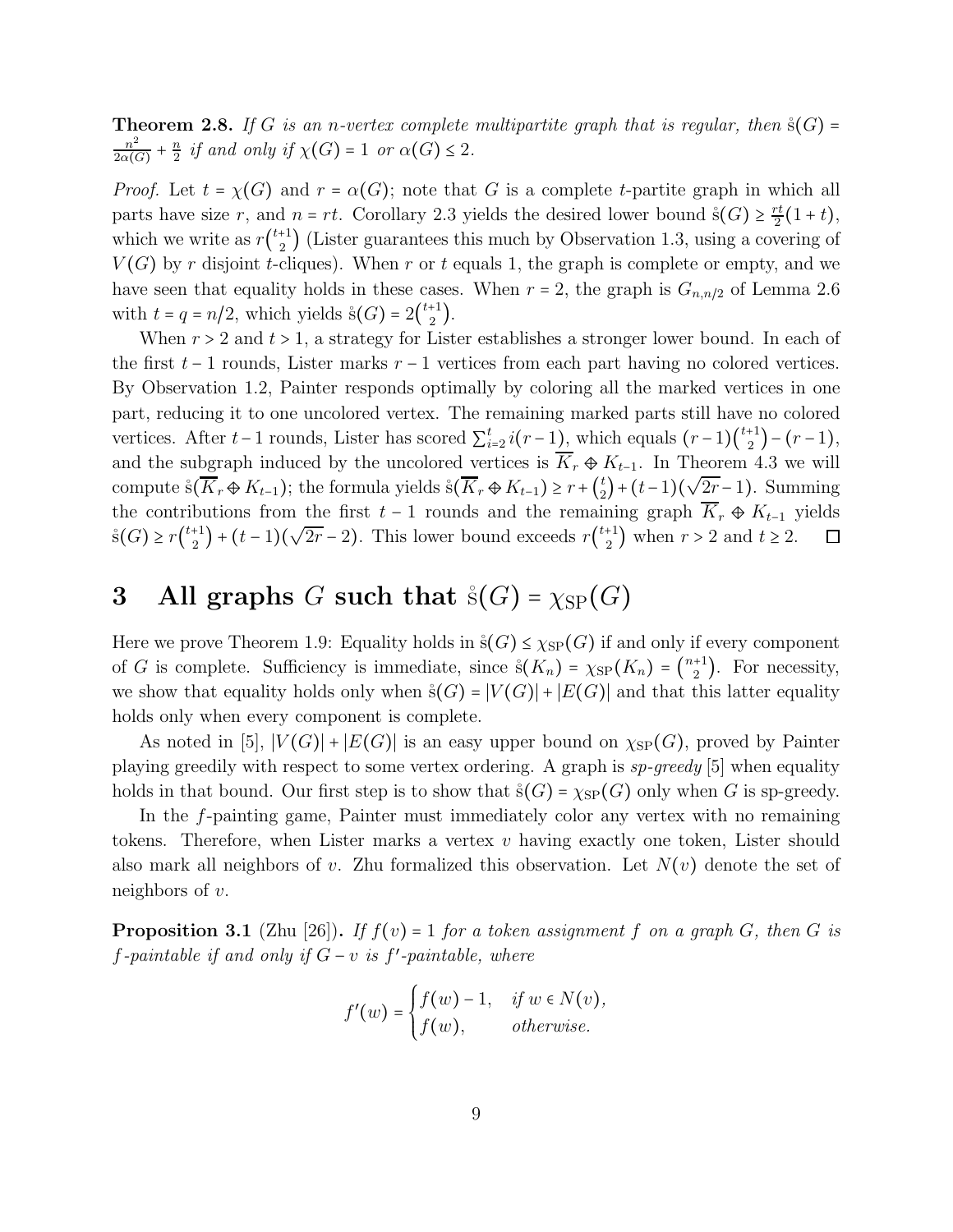**Lemma 3.2.** *Given*  $\dot{s}(G) = \chi_{SP}(G)$ *, let* f *be an assignment of*  $\chi_{SP}(G)$  *tokens under which* G *is* f*-paintable. Let Lister play optimally in the slow-coloring game (guaranteeing to score at least* ˚s(G)*). If Painter interprets Lister as playing in the* f*-painting game and responds using an optimal strategy there, then the set colored by Painter always consists of vertices that began the round with one token.*

*Proof.* Under the given strategies, let  $g(v)$  be the number of times that a vertex v is marked. By Lister's strategy,  $\dot{s}(G) = \sum_{v \in G} g(v)$ . On the other hand,  $\dot{s}(G) = \chi_{SP}(G) = \sum_{v \in G} f(v)$ . Since Painter wins,  $g(v) \le f(v)$  for all v, so  $g(v) = f(v)$  for all v. Since v has  $f(v) - g(v) + 1$ tokens at the beginning of the round in which it is colored, the claim follows.  $\Box$ 

Let  $d(v)$  denote the degree of a vertex v in a graph G.

**Lemma 3.3.** Let G be a graph, and let f be an assignment of  $\chi_{SP}(G)$  tokens such that G is *f*-paintable. If  $G - v$  is sp-greedy for some vertex v such that  $f(v) = 1$ , then G is sp-greedy.

*Proof.* By Proposition 3.1, the graph  $G - v$  is  $f'$ -paintable, where  $f'(w) = f(w) - 1$  for  $w \in N(v)$  and  $f'(w) = f(w)$  otherwise. Since also  $G - v$  is sp-greedy,

$$
\sum_{w \in V(G)} f(w) - f(v) - d(v) = \sum_{w \in V(G-v)} f'(w) \geq |V(G)| - 1 + |E(G)| - d(v).
$$

Thus  $\sum_{w \in V(G)} f(w) \ge |V(G)| + |E(G)| + f(v) - 1$ . Since  $f(v) = 1$ , G is sp-greedy.

 $\Box$ 

Let  $N[v]$  denote the *closed neighborhood* of a vertex v, meaning  $N[v] = N(v) \cup \{v\}$ .

**Lemma 3.4.** *If* G *is not sp-greedy, then*  $\dot{s}(G) < \chi_{SP}(G)$ *.* 

*Proof.* Let G be a counterexample with fewest vertices, so G is not sp-greedy, but  $\mathcal{S}(G)$  =  $\chi_{\rm SP}(G)$ . Let f be an assignment of  $\chi_{\rm SP}(G)$  tokens such that G is f-paintable. Let Lister play an optimal strategy in the slow-coloring game on G. Since  $\dot{s}(G) = \chi_{SP}(G)$ , an optimal strategy for Painter would be to follow an optimal strategy  $\mathcal S$  in the f-painting game on  $G$ .

Let M be the set marked by Lister on the first move. Since  $S$  would be optimal for Painter, by Lemma 3.2 there exists  $v \in M$  such that  $f(v) = 1$ . Let  $G' = G - v$ , and let  $M' = M - N[v]$ . Let I' be Painter's response to M' in an optimal strategy S' for the slowcoloring game on G'. The set  $I' \cup \{v\}$  is independent. Instead of using S, Painter responds to M on G by coloring  $I' \cup \{v\}$  and then continues play according to  $S'$ .

By Lemma 3.3, G' is not sp-greedy. Since G is a minimal counterexample,  $\mathring{s}(G')$  <  $\chi_{SP}(G')$ . On the other hand, Proposition 3.1 implies  $\chi_{SP}(G') \leq \chi_{SP}(G) - (d(v) + 1)$ . Thus  $d(v) + 1 + \dot{s}(G') < \chi_{SP}(G)$ .

In the game on G, the total scored by Lister is at most  $1+d(v)+\hat{s}(G')$ , since  $\hat{s}(G')$  counts everything scored in the game except  $M - M'$  in the first round. Since  $d(v) + 1 + \dot{s}(G')$  <  $\chi_{SP}(G)$ , this contradicts the hypothesis that Lister can score at least  $\chi_{SP}(G)$ .  $\Box$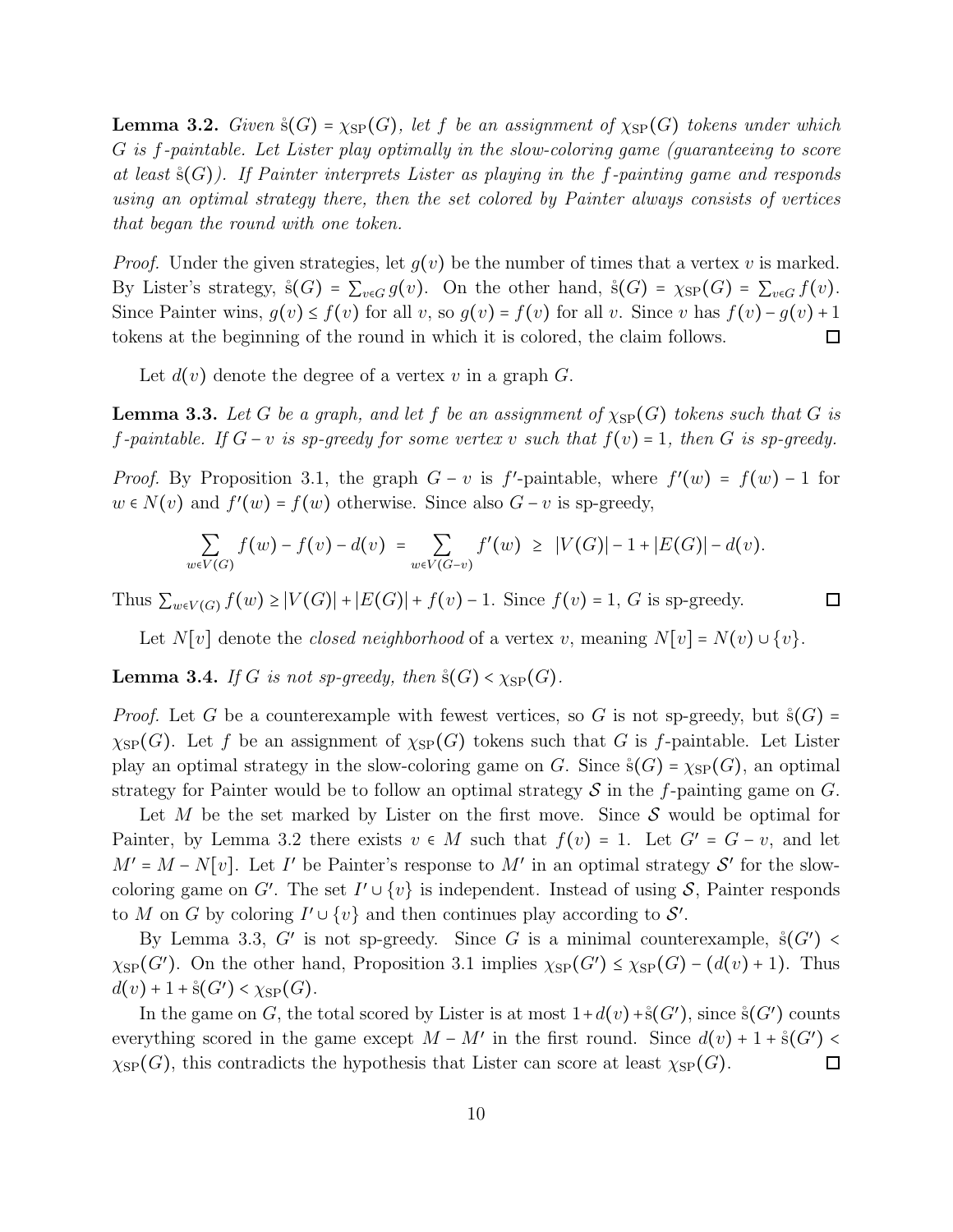**Corollary 3.5.** *If*  $\hat{s}(G) = \chi_{SP}(G)$ *, then*  $\hat{s}(G) = |V(G)| + |E(G)|$ *.* 

The following theorem completes the proof of Theorem 1.9.

**Theorem 3.6.**  $\dot{s}(G) = |V(G)| + |E(G)|$  *if and only if every component of* G *is complete.* 

*Proof.* It suffices to show  $\hat{s}(G) < |V(G)| + |E(G)|$  when G is connected and not complete. Let  $M$  be the set marked by Lister on an optimal first move in the slow-coloring game on  $G$ .

**Case 1:**  $M = V(G)$ . Since G is connected and not complete, G has a vertex v with nonadjacent neighbors w and w'. Let  $G' = G - \{w, w'\}$ , and let  $M' = V(G) - (N[w] \cup N[w'])$ ; note that  $M' \not\subseteq V(G')$ . Let I' be Painter's response to  $M'$  in an optimal strategy  $S'$  on  $G'$ .

The set  $I' \cup \{w, w'\}$  is independent. In response to M on G, Painter colors  $I' \cup \{w, w'\}$ and continues play according to  $\mathcal{S}'$ . In the game on  $G$ , the total scored by Lister is at most  $2 + |N(w) \cup N(w')| + \hat{s}(G')$ , since  $\hat{s}(G')$  counts everything scored in the game except  $|N[w] \cup N[w']|$  on the first round. Since  $\dot{s}(G') \leq |V(G')| + |E(G')|$ ,

$$
\hat{s}(G) \le 2 + |N(w) \cup N(w')| + |V(G')| + |E(G')| = |V(G)| + |E(G')| + |N(w) \cup N(w')|.
$$

Since  $v \in N(w) \cap N(w')$ , we have  $|E(G')| \leq |E(G)| - (|N(w) \cup N(w')| + 1)$ . Hence  $\mathcal{S}(G) \leq$  $|V(G)| + |E(G)| - 1.$ 

**Case 2:**  $\emptyset \neq M \nsubseteq V(G)$ . Since G is connected, G has an edge vw with  $w \in M$  and  $v \notin M$ . Let  $G' = G - w$  and  $M' = M - N[w]$ . Let I' be Painter's response to  $M'$  in an optimal strategy  $\mathcal{S}'$  on  $G'$ . In response to M on G, Painter colors  $I' \cup \{w\}$  and continues play according to S'. Let  $M_0 = N(w) \cap M$ . Adding the part of the score in the first round that is not counted in the game on  $G'$ , we have

$$
\dot{s}(G) \le |M_0| + 1 + \dot{s}(G') \le |M_0| + 1 + |V(G')| + |E(G')| = |V(G)| + (|M_0| + |E(G')|).
$$

Since  $v \notin M$ , we have  $|E(G')| \leq |E(G)| - |M_0| - 1$ . Hence  $\hat{s}(G) \leq |V(G)| + |E(G)| - 1$ .  $\Box$ 

#### 4 Bounds for n-Vertex Trees

It is easy for Lister to score  $|3n/2|$  on the *n*-vertex path  $P_n$ . Lister first marks all *n* vertices. Since  $\alpha(P_n) = \lfloor n/2 \rfloor$ , Lister can score  $\lfloor n/2 \rfloor$  more by marking all vertices that remain after Painter colors an independent set. Indeed,  $\dot{s}(G) \geq 2n - \alpha(G)$  in any graph by Lister marking all uncolored vertices for two rounds. We thus can prove  $\hat{s}(T) \leq \hat{s}(P_n)$  for each *n*-vertex tree T by proving  $\zeta(T) \leq |3n/2|$ . There are several ways to prove this fact; the efficient phrasing we present here was suggested by Xuding Zhu.

**Theorem 4.1.** *If* T *is an n-vertex tree, then*  $\dot{s}(T) \leq |3n/2|$ *.*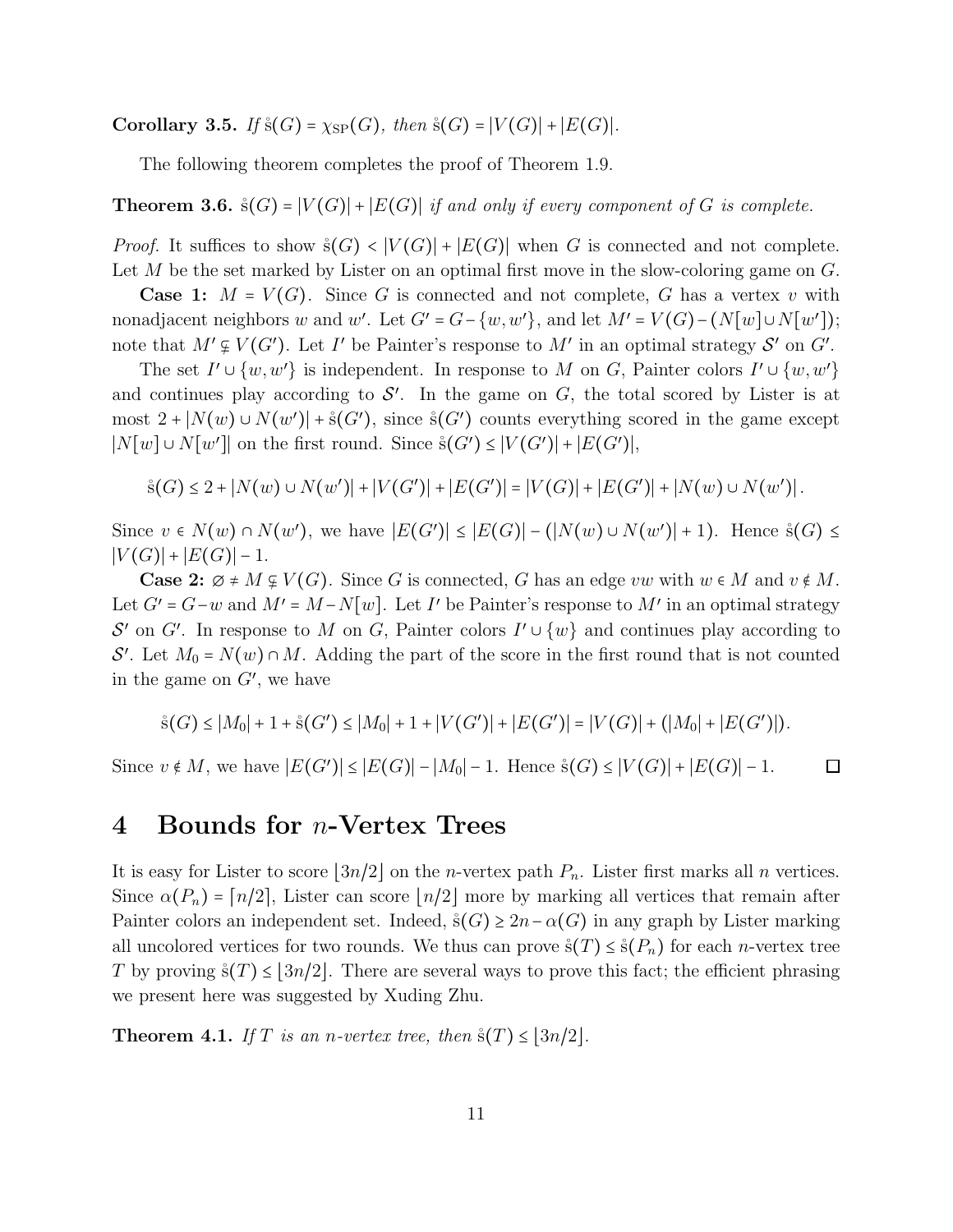*Proof.* We use induction on n; the statement holds by inspection for small n. Let M be the set marked in an optimal first move for Lister. It suffices to prove that  $M$  contains an independent set I such that  $\hat{s}(T - I) \leq \frac{3}{2}$  $\frac{3}{2}n - |M|$ . By Observation 1.2, we may assume that  $T[M]$  is connected. Our Painter strategy colors X or Y, where  $T[M]$  is a bipartite graph with parts X and Y. It thus suffices to prove  $\frac{s(T-X) + s(T-Y)}{T-Y} \leq 3n - 2|M|$ .

Let  $o(H)$  denote the number of components with odd order in a graph H. Summing the inductive bound over all components of  $T - I$  yields  $\frac{s(T - I)}{2}$  $\frac{3}{2}(n-|I|) - \frac{1}{2}$  $\frac{1}{2}o(T-I)$ . We apply this computation to both  $T - X$  and  $T - Y$ .

Let  $T' = T - E(T[M])$ . Each component of T' contains exactly one vertex of M. Consider a vertex  $v \in X$ , contained in the component R of T'. If R is odd, then R is counted in  $o(T-Y)$ . If R is even, then R contributes at least 1 to  $o(T-X)$ . The symmetric statement holds for  $v \in Y$ . Thus  $o(T - X) + o(T - Y) \geq |M|$ . We compute

$$
\hat{s}(T - X) + \hat{s}(T - Y) \le \frac{3}{2}(n - |X|) - \frac{1}{2}o(T - X) + \frac{3}{2}(n - |Y|) - \frac{1}{2}o(T - Y)
$$
  

$$
\le 3n - \frac{3}{2}|M| - \frac{1}{2}|M| = 3n - 2|M|.
$$

Next we determine  $\mathring{s}(K_{1,n-1})$  and prove  $\mathring{s}(T) \geq \mathring{s}(K_{1,n-1})$  for every *n*-vertex tree T. More generally, we compute  $\hat{s}(K_r \oplus K_s)$ . For  $k, r \in \mathbb{N} \cup \{0\}$ , let  $t_k = \binom{k+1}{2}$  and  $u_r = \max\{k: t_k \leq r\}$ . Note that  $u_r = \left(\frac{-1 + \sqrt{1+8r}}{2}\right)$ . The numbers of the form  $\binom{k+1}{2}$  are the *triangular numbers*. Before computing  $\hat{s}(\overline{K_r} \oplus K_s)$ , we need a technical lemma about  $u_r$ .

**Lemma 4.2.**  $u_{r-u_r} = u_r$  when  $r+1$  is a triangular number, and otherwise  $u_{r-u_r} = u_r - 1$ .

*Proof.* If  $u_r = k$ , then  $t_k \leq r < t_{k+1}$ . Also  $t_{k+1} - t_k = k+1$ . Thus  $r - k = t_k$  if  $r + 1 = t_{k+1}$ , yielding  $u_{r-u_r} = u_r$ . However,  $t_{k-1} \leq r - k < t_k$  if  $t_k \leq r \leq t_{k+1} - 2$ , yielding  $u_{r-u_r} = u_r - 1$ .  $\Box$ 

Theorem 4.3. *For nonnegative integers* r *and* s*,*

$$
\overset{\circ}{\mathrm{s}}\left(\overline{K}_r\oplus K_s\right)=r+\binom{s+1}{2}+su_r.
$$

*Proof.* We use induction on  $r + s$ . Let  $f(r, s) = r + {s+1 \choose 2} + su_r$ . When r or s is 0, the claim clearly holds. For  $rs > 0$ , let  $G = \overline{K_r} \oplus K_s$ . Also let  $[r] = \{1, \ldots, r\}$ . Let R and S denote the sets of vertices with degree s and degree  $r + s - 1$ , respectively.

If Lister marks no vertex of S, then Painter colors all marked vertices. By the induction hypothesis, this easily gives the desired upper bound on the final score. Hence we may assume that Lister marks some vertex of S. Since Painter can color at most one vertex of S in response, Lister should mark all of  $S$  plus perhaps some of  $R$ . Painter responds by coloring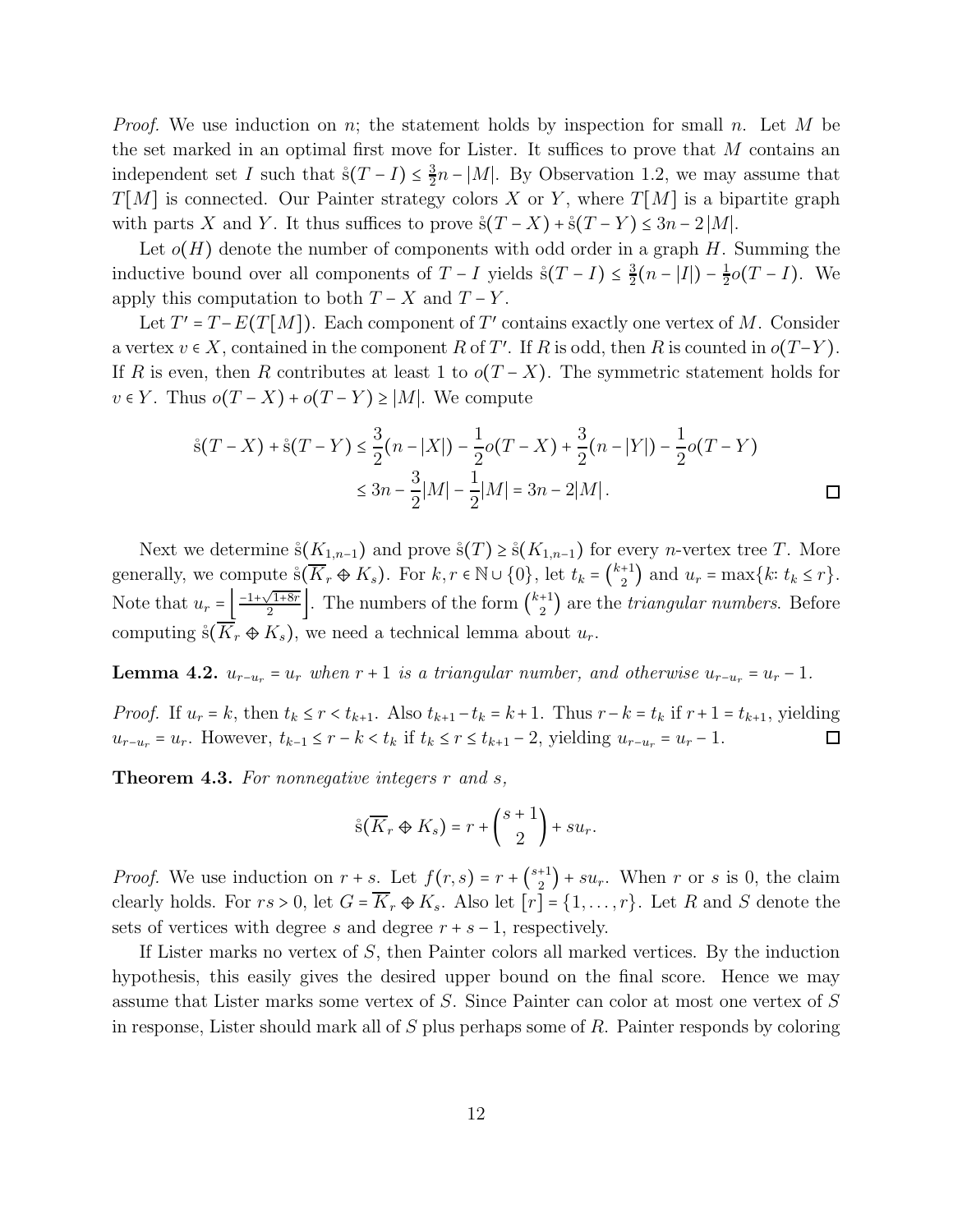one vertex of S or all marked vertices of R. Applying the recurrence of Proposition 1.1 and the induction hypothesis,

$$
\mathring{\mathrm{s}}(\overline{K}_r\oplus K_s)=\max_{k\in[r]}\big((k+s)+\min\{\mathring{\mathrm{s}}(\overline{K}_{r-k}\oplus K_s),\mathring{\mathrm{s}}(\overline{K}_r\oplus K_{s-1})\}\big)=\max_{k\in[r]}g(k),
$$

where

$$
g(k) = k + s + \min\{f(r - k, s), f(r, s - 1)\}.
$$

By the induction hypothesis,  $q(k)$  is the best result Painter can obtain when Lister marks S and k vertices of R on the first round. We compute

$$
g(u_r) = u_r + s + \min\{r - u_r + {s+1 \choose 2} + su_{r-u_r}, r + {s \choose 2} + (s-1)u_r\}
$$
  
= 
$$
\min\{r + {s+1 \choose 2} + s(u_{r-u_r} + 1), r + {s+1 \choose 2} + su_r\}
$$
  
= 
$$
\min\{f(r, s) + s(1 + u_{r-u_r} - u_r), f(r, s)\}.
$$

By Lemma 4.2,  $u_r - u_{r-u_r} \in \{0, 1\}$ , so  $g(u_r) = f(r, s)$ . Furthermore, if Lister marks  $u_r$  vertices in R and all of S, then coloring a vertex of S is an optimal response for Painter.

We seek max<sub>k</sub>  $g(k)$ . Note that  $g(0) = s+f(r, s-1)$ , since  $f(r, s) > f(r, s-1)$ . If  $f(r-k, s) \ge$  $f(r, s-1)$ , then  $g(k) = g(0) + k$ , so in this range we maximize k. Since also  $f(r - k, s)$ decreases as k increases, and  $f(r-k, s)+k$  is nonincreasing, for k larger than this range q is nonincreasing. Hence  $g(k)$  is maximized by the largest k such that  $f(r-k, s) \geq f(r, s-1)$ . To show that this is  $u_r$ , it suffices to show  $f(r-u_r, s) \ge f(r, s-1)$  and  $f(r-(u_r+1), s) < f(r, s-1)$ .

When  $r + 1$  is not a triangular number, Lemma 4.2 yields  $f(r - u_r, s) = f(r, s - 1)$ . Since  $f(r-(u_r+1),s) < f(r-u_r,s)$ , the desired value of k is  $u_r$ .

When  $r + 1$  is a triangular number, Lemma 4.2 yields  $f(r - u_r, s) = f(r, s - 1) + s$ . Since r itself then is not a triangular number, Lemma 4.2 and  $u_{r-1} = u_r$  yield  $f(r - (u_r + 1), s) =$  $f(r-1, s-1) < f(r, s-1)$ . Again the desired value is  $u_r$ .  $\Box$ 

Setting  $s = 1$ , we have  $\hat{s}(K_{1,n-1}) = n + u_{n-1} = n + \left| \frac{-1 + \sqrt{8n-7}}{2} \right|$ .

Theorem 4.4. *If* T *is an n-vertex tree, then*  $\dot{s}(T) \geq \dot{s}(K_{1,n-1}) = n + v_n$ *, where*  $v_n = u_{n-1}$ *.* 

*Proof.* We use induction on n. Since  $\dot{s}(P_n) = \lfloor 3n/2 \rfloor$  and always  $\lfloor n/2 \rfloor \ge v_n$ , the claim holds when T is a path. Hence also the claim holds for  $n \leq 4$ .

The main idea is that Lister can play separately on disjoint induced subgraphs, yielding  $\dot{s}(T) \geq \dot{s}(T_1) + \dot{s}(T_2)$  when  $T_1$  and  $T_2$  are the components obtained by deleting an edge of T. If  $n_i = |V(T_i)|$ , then  $\dot{s}(T) \geq n + v_{n_1} + v_{n_2}$ . It therefore suffices to find an edge e such that  $v_{n_1} + v_{n_2} \ge v_n$ . We may assume  $n_1 \le n_2$ .

When  $n \geq 5$ , we have  $v_n \leq 1 + v_{n-3}$ . If T has an edge whose deletion leaves a component with two or three vertices, then  $v_{n_1} = 1$ , and  $v_{n_1} + v_{n_2} \ge 1 + v_{n-3} \ge v_n$ , as desired. If T is not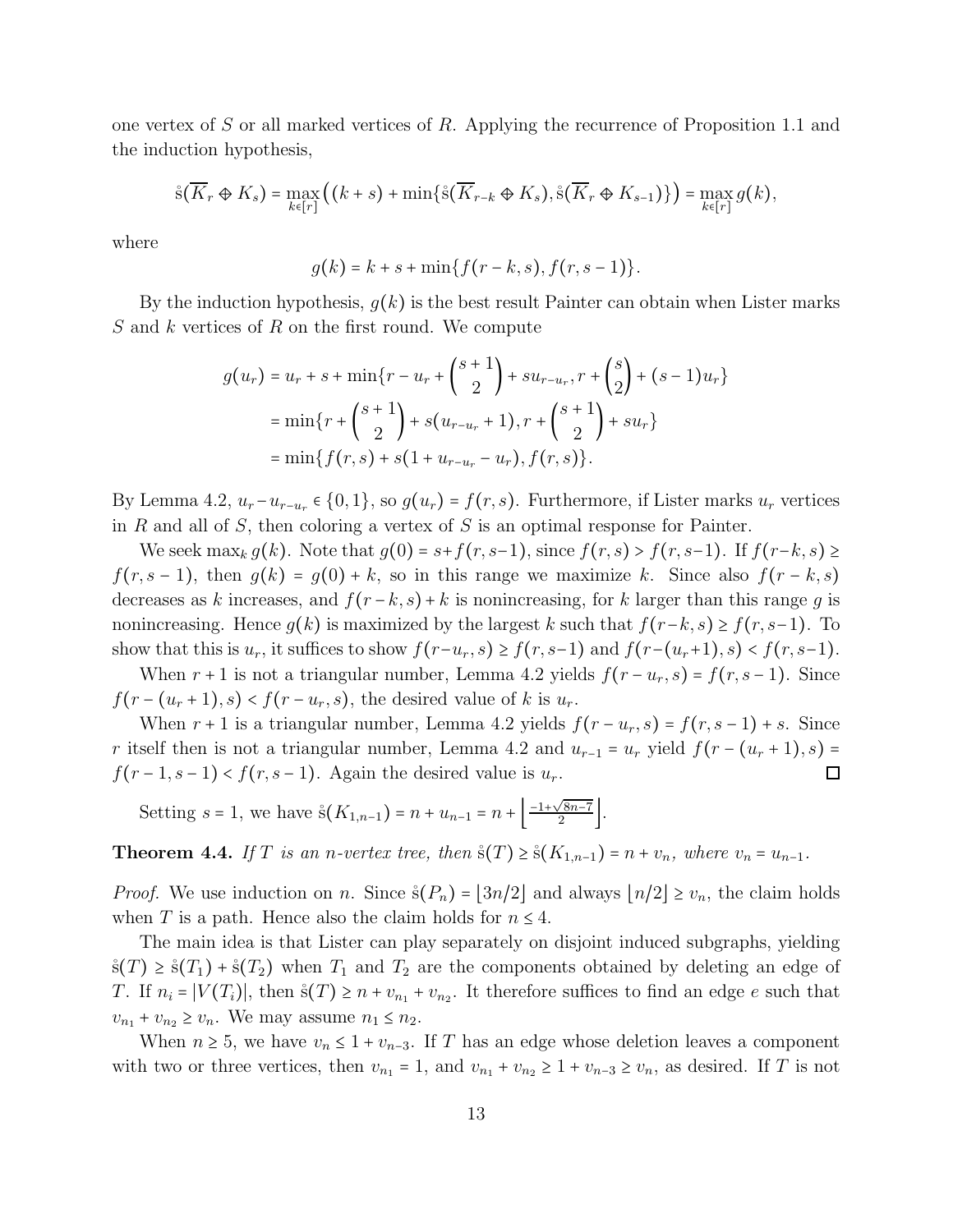a star, then T has an edge not incident to a leaf, and when  $n \leq 7$  every edge not incident to a leaf has this property that  $n_1 \leq 3$ .

In the remaining case,  $n \geq 8$  and  $n_1, n_2 \geq 4$ . When  $n \geq 8$ , we have  $v_n \leq 1 + v_{n-4}$ . Let  $h(x) = \frac{-1 + \sqrt{8x-7}}{2}$ ; note that  $v_n = [h(n)]$ . We need  $v_{n_1} + v_{n_2} \ge v_n$ .

Let  $p = 4$  and  $q = n - 4$ . Since h is concave,  $h(p + x) - h(p) \ge h(q) - h(q - x)$  when  $0 \le x \le n/2 - 4$ , which yields  $h(p+x) + h(q-x) \ge h(p) + h(q)$ . If  $a+b \ge c+d$ , then  $|a|+|b| \ge$  $|a + b| - 1 \ge |c + d| - 1 \ge |c| + |d| - 1$ . Applying this with  $(a, b, c, d) = (h(n_1), h(n_2), h(p), h(q)),$ and using  $v_4 = 2$ , we obtain  $v_{n_1} + v_{n_2} \ge v_4 + v_{n-4} - 1 = 1 + v_{n-4} \ge v_n$ , as desired.  $\Box$ 

### 5 Bounds for Complete Bipartite Graphs

Upper and lower bounds on  $\zeta(K_{r,s})$  arise from strategies for Painter and Lister, respectively. Our upper bound is very close to Wu's later lower bound. We also present our earlier lower bound, omitting the proof; both are summarized in Theorem 1.14.

Remark 5.1. *Properties of optimal strategies.* In light of symmetry, we can describe a move by Lister in the slow-coloring game on  $K_{r,s}$  as a pair  $(j,i)$ , marking j vertices in the part X of size r and i in the part Y of size s. An optimal response by Painter colors all marked vertices in one part, and the cost under optimal play will be  $j + i + \min\{\hat{s}(K_{r-j,s}), \hat{s}(K_{r,s-i})\}.$ 

Since Lister can restrict play to an induced subgraph,  $\hat{s}(K_{r,s})$  increases with r and with s (in fact strictly, by Observation 1.3). If an optimal response by Painter for the move  $(j, i)$ is to color in X, and  $j' > j$ , then

$$
\mathring{\mathrm{s}}(K_{r-j',s}) < \mathring{\mathrm{s}}(K_{r-j,s}) \leq \mathring{\mathrm{s}}(K_{r,s-i}),
$$

and hence it is also optimal to color in X in response to  $(j', i)$ . Therefore, given i, there is a threshold J such that in response to  $(j, i)$ , Painter should color the j vertices in X when  $j \geq J$  and should color the i vertices in Y when  $j < J$ . As a result, we specify a Painter strategy by specifying J as a function of i when playing on  $K_{r,s}$ .

**Theorem 5.2.**  $\dot{s}(K_{r,s}) \leq r + s + 2\sqrt{rs}$ .

*Proof.* Let  $f(r, s) = r + s + 2\sqrt{rs}$ . We prove  $\dot{s}(K_{r,s}) \le f(r, s)$  by induction on  $r + s$ , with basis  $s = 0$ , where  $\dot{s}(K_{r,s}) = r = f(r,0)$ . For  $r + s > 0$ , without loss of generality we may assume  $r \geq s$ . Let X and Y be the parts of the bipartition, with  $|X| = r$  and  $|Y| = s$ .

As explained in Remark 5.1, we specify J as a function of i so that in response to Lister's first move  $(j, i)$ , Painter colors the j marked vertices in the part of size r if  $j \geq J$  and otherwise colors the i marked vertices in the part of size s. When  $i = 0$ , the threshold is 0. Painter colors all the marked vertices, and the induction hypothesis yields the desired bound. Hence we may assume  $i > 0$ .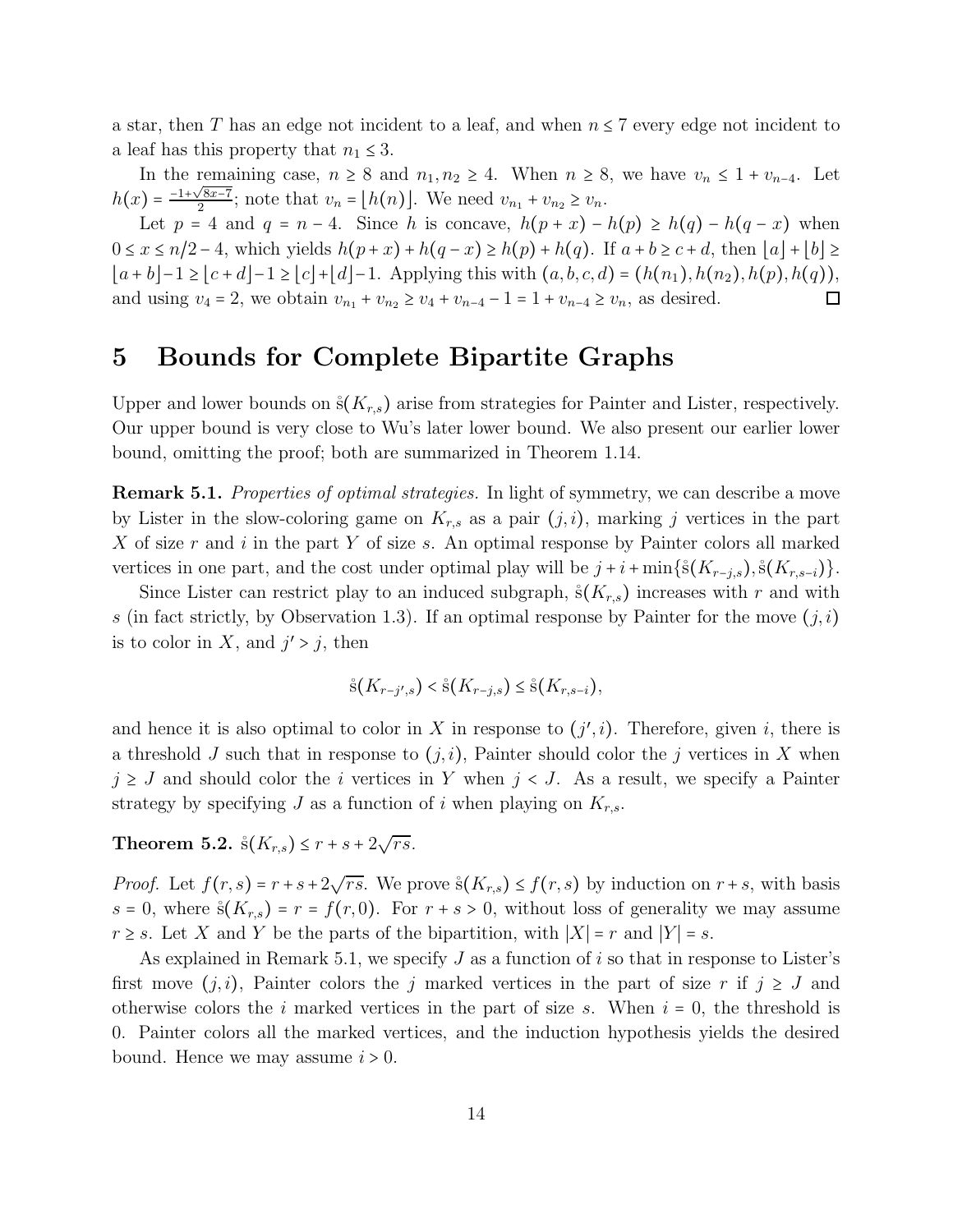Below the threshold, the remaining game is on  $K_{r,s-i}$ , independent of j. Hence in this case Lister should maximize j to gain the most initial cost, and  $i+J+\hat{s}(K_{r,s-i})$  is an upper bound on the total cost. Above the threshold, by the induction hypothesis the value  $i+j+f(r-j, s)$ is an upper bound on the total cost, given that Painter's strategy colors the  $j$  vertices in Y. The value of the bound is  $i + r + s + 2\sqrt{(r-j)s}$ . As a continuous function of j, this value is strictly decreasing. We consider only values at least  $J$ , so  $i + J + f(r - J, s)$  is an upper bound on the total cost when Lister's play against Painter's strategy is in this range. This statement does not require J to be an integer.

Using the induction hypothesis, we compute

$$
\hat{s}(K_{r,s}) \le \max_{i} \left[ i + J + \max \{ f(r, s - i), f(r - J, s) \} \right] = r + s + \max_{i} \left[ \max \{ J + 2\sqrt{r(s - i)}, i + 2\sqrt{(r - J)s} \} \right].
$$

It then suffices to prove the following inequalities for  $1 \leq i \leq s$  under an appropriate threshold function  $J$ :

$$
J + 2\sqrt{r(s-i)} \le i + 2\sqrt{(r-J)s} \le 2\sqrt{rs}.
$$

Define the threshold function for Painter by  $J = i\sqrt{r/s}$ . The inequality on the right is equivalent to  $2 \ge \frac{i}{\sqrt{rs} - \sqrt{rs-sJ}} = \frac{i(\sqrt{rs} + \sqrt{rs-sJ})}{sJ}$ . Thus it suffices to have  $\frac{2i\sqrt{rs}}{sJ} \le 2$ , as is given.

The inequality on the left is equivalent to

$$
J - i \le 2(\sqrt{rs - sJ} - \sqrt{rs - ir}) = 2\frac{ir - sJ}{\sqrt{rs - sJ} + \sqrt{rs - ir}}
$$

.

 $rac{r+i\sqrt{rs}}{s+\sqrt{rs}}$ . Since  $J = i\sqrt{r/s}$ , it Thus it suffices to prove  $J - i \leq \frac{ir - sJ}{\sqrt{rs}}$ , which simplifies to  $J \leq \frac{ir + i\sqrt{rs}}{s + \sqrt{rs}}$ suffices to prove  $\frac{i\sqrt{rs}}{s}$  $\frac{\sqrt{rs}}{s} \leq \frac{ir+i\sqrt{rs}}{s+\sqrt{rs}}$  $\frac{r+i\sqrt{rs}}{s+\sqrt{rs}}$ . Cross-multiplying shows that the two sides are equal.  $\Box$ 

When  $r = s$ , Theorem 5.2 reduces to the trivial upper bound  $\hat{s}(K_{r,r}) \leq 4r$ . The bound is not sharp, since equality in  $\Im(G) \leq \chi(G)|V(G)|$  holds only when G has no edges, but it is asymptotically sharp, as we will note shortly.

In the original version of this paper, we proved a lower bound on  $\hat{\mathbf{s}}(K_{r,s})$ .

**Theorem 5.3.** *If*  $r \ge s \ge 1$ , *then*  $\overset{s}{s}(K_{r,s} \ge r + \frac{5s-3}{2} + u_{r-s})$ .

This lower bound generalizes the exact answer for stars with non-triangular number of vertices. We gave an inductive proof using the Lister strategy that marks one vertex in the small part and  $u_{r-s}$  vertices in the large part when  $r \geq s+2$ , two vertices in each part when  $r = s + 1$ , and one vertex in each part when  $r = s$ .

We now omit the details of this proof because Wu has proved a better lower bound that generalizes to all complete multipartite graphs.

**Theorem 5.4** (Wu [25]). If G is a complete k-partite graph with  $r_i$  vertices in the ith part,  $then \ \S(G) \geq \sum_{1 \leq i \leq k} r_i + \sum_{1 \leq i < j \leq k} u_{r_i} u_{r_j}.$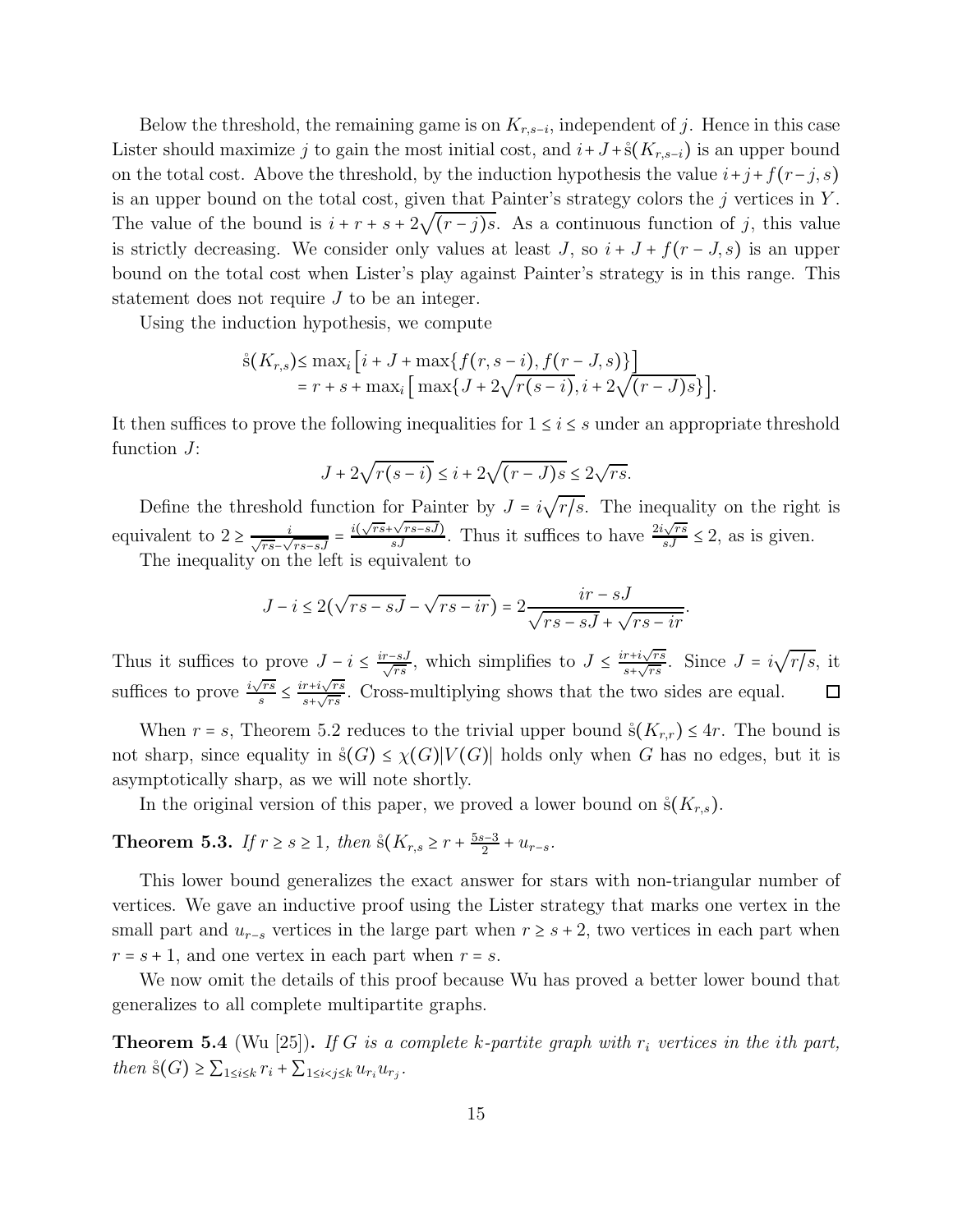Wu's inductive proof is a simple one-line computation based on the observation in Lemma 4.2 that  $u_{r-u_r} \geq u_r - 1$  and the Lister strategy of marking  $u_{r_i}$  vertices in the *i*th part, for all  $i$ . Painter responds by coloring the vertices in one part, say the j<sup>th</sup> part. Letting  $G'$  denote the graph obtained by deleting these vertices, the induction hypothesis yields  $\hat{s}(G) \geq \sum_{i} u_{r_i} + (\sum r_i) - u_{r_j} + \sum_{i \leq i'} u_{r_i} u_{r_{i'}} - \sum_{i \neq j} u_{r_i}$ , as desired.

Since  $u_r = \left(\frac{-1+\sqrt{8r+1}}{2}\right)$ , this lower bound is quite close to our upper bound in Theorem 5.2. Wu also slightly improved our upper bound, replacing  $\sqrt{2r}\sqrt{2s}$  with  $\sqrt{2r-1}\sqrt{2s-1}$ . This improvement reduces to the exact value for most stars and generalizes to complete k-partite graphs.

# References

- [1] A. Berliner, U. Bostelmann, R. A. Brualdi, and L. Deaett, Sum list coloring graphs, Graphs Combin. 22 (2006), no. 2, 173–183. MR 2231989 (2007c:05070)
- [2] B. Bollobás, *The chromatic number of random graphs*, Combinatorica  $8$  (1988), no. 1, 49–55. MR 951992 (89i:05244)
- [3] B. Bollobás and P. Erdős, *Cliques in random graphs*, Math. Proc. Cambridge Philos. Soc. 80 (1976), no. 3, 419–427. MR 0498256 (58 #16408)
- [4] B. Bollobás, Random graphs, second ed., Cambridge Studies in Advanced Mathematics, vol. 73, Cambridge University Press, Cambridge, 2001. MR 1864966 (2002j:05132)
- [5] J. M. Carraher, T. Mahoney, G. J. Puleo, and D. B. West, Sum-paintability of generalized theta-graphs, Graphs and Combinatorics, 31 (2015), no. 5, 1325–1334. MR 3386011
- [6] M. Cropper, A. Gyárfás, and J. Lehel, *Hall ratio of the Mycielski graphs*, Discrete Math. **306** (2006), no. 16, 1988–1990. MR 2251581 (2007b:05153)
- [7] P. Erdős, A. L. Rubin, and H. Taylor, *Choosability in graphs*, Proceedings of the West Coast Conference on Combinatorics, Graph Theory and Computing (Humboldt State Univ., Arcata, Calif., 1979) (Winnipeg, Man.), Congress. Numer., XXVI, Utilitas Math., 1980, pp. 125–157. MR 593902 (82f:05038)
- [8] Z. Füredi and I. Kantor, List colorings with distinct list sizes, the case of complete bipartite graphs. In Proc. European Conference on Combinatorics, Graph Theory and Applications (EuroComb 2009), Electron. Notes Discrete Math. 34 (Elsevier, 2009), 323–327.
- [9] G. Gutowski, T. Krawczyk, D. B. West, M. Zajac, and X. Zhu, The slow-coloring game on outerplanar, planar, and k-degenerate graphs, preprint.
- [10] B. Heinold, Sum choice numbers of some graphs, Discrete Math. 309 (2009), no. 8, 2166–2173. MR 2510342 (2010m:05278)